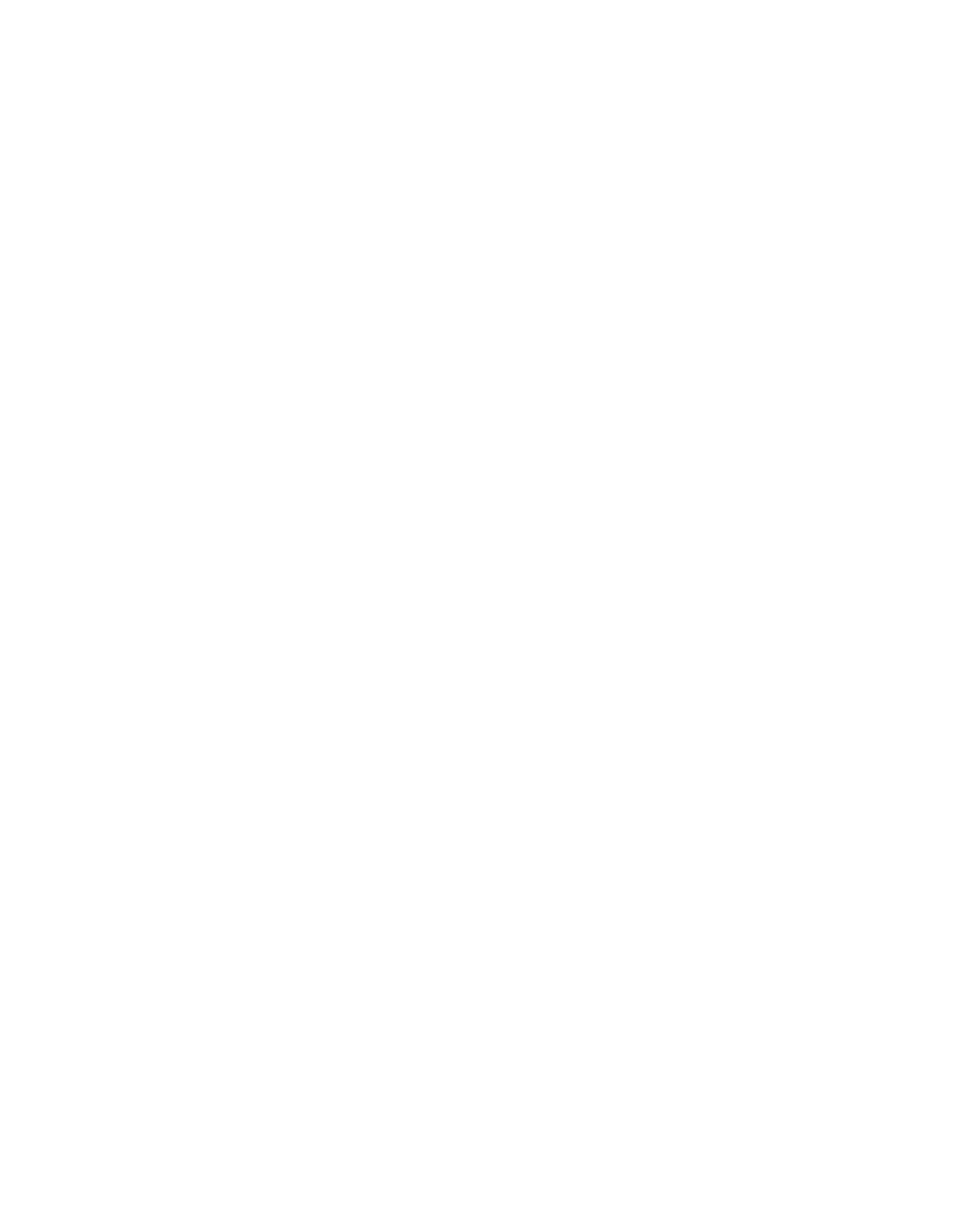### A G E N D A

| 1                       | <b>Apologies for Absence</b>                                                            |                         |         |
|-------------------------|-----------------------------------------------------------------------------------------|-------------------------|---------|
| $\overline{2}$          | Minutes of the Finance & General Purposes Committee<br>held on Wednesday 7th April 2021 | <b>Minutes Attached</b> | Page 5  |
| $\mathbf{3}$            | <b>Matters Arising</b>                                                                  | <b>Verbal</b>           |         |
| $\overline{\mathbf{4}}$ | <b>Declarations of Interest from Members</b>                                            | <b>Verbal</b>           |         |
| 5                       | <b>Payment Schedules</b>                                                                | <b>Report Attached</b>  | Page 9  |
| 6                       | Internal Audit Plan 2021/22                                                             | <b>Report Attached</b>  | Page 19 |
| $\overline{7}$          | <b>Allotments Rent Review</b>                                                           | <b>Report Attached</b>  | Page 23 |
| 8                       | <b>Climate Change Working Group</b>                                                     | <b>Report Attached</b>  | Page 25 |
| 9                       | <b>Motion to Exclude the Press and Public</b>                                           | <b>Report Attached</b>  | Page 27 |
| 10                      | <b>Staffing</b>                                                                         | <b>Report Attached</b>  | Page 29 |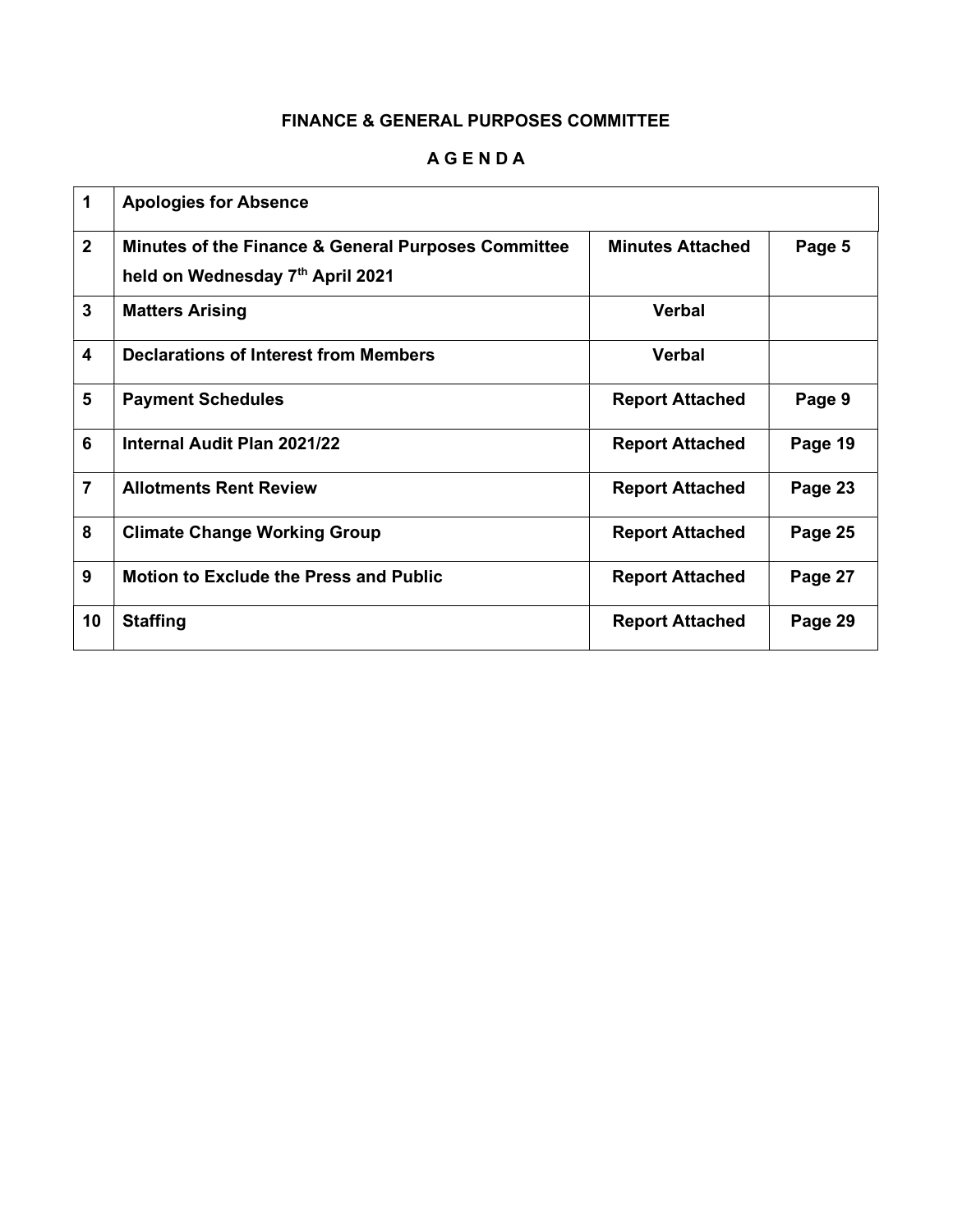Committee Membership Cllr J Henderson (Chairman) Cllr J Baggaley Cllr Mrs I Brown (Vice-Chairman) Cllr M Cope Cllr E Cropper Cllr Mrs R Crowe Cllr R A Crowe Cllr Mrs G Dawn Cllr L Geary Cllr L Goff Cllr D Ledger Cllr J Lee Cllr D Lloyd Cllr T Mathias Cllr Ms J Oliver Cllr J Olson Cllr M Skinner Cllr S Vickers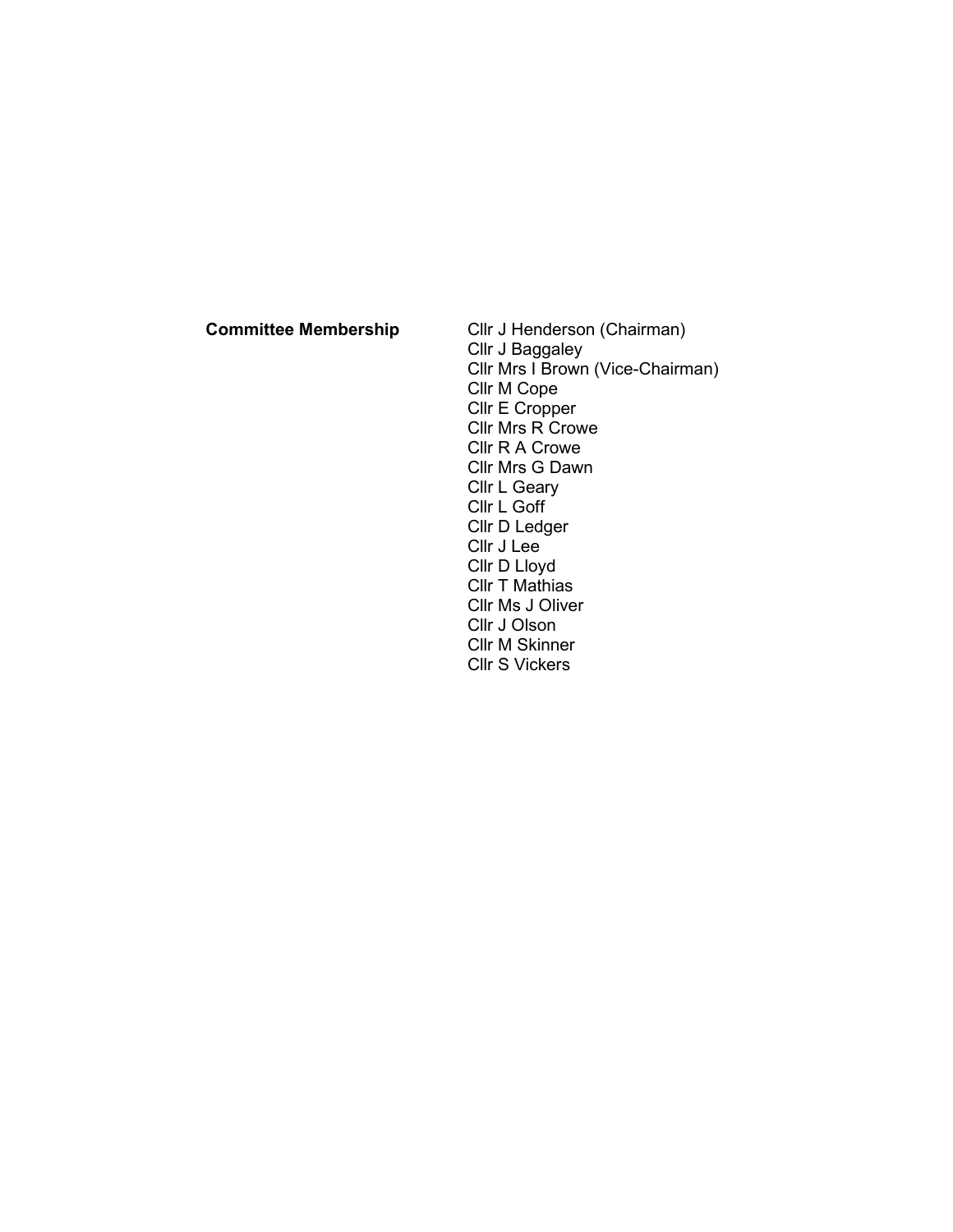

# Newark Town Council

Town Hall, Market Place, Newark, Nottinghamshire, NG24 1DU Tel: 01636 680 333 ~ Fax: 01636 680 350 Email: post@newark.gov.uk ~ Website: www.newark.gov.uk

Agenda Item No: 2 **Committee Date: Wednesday 14<sup>th</sup> July 2021** 

# FINANCE & GENERAL PURPOSES COMMITTEE MINUTES

Minutes of the Meeting of the Finance & General Purposes Committee held on Wednesday 7<sup>th</sup> April 2021 by Zoom.

| <b>Membership Present:</b>    | <b>Councillor</b>                            | D Jones (Chairman)     |
|-------------------------------|----------------------------------------------|------------------------|
|                               | Councillors                                  | Mrs G Dawn             |
|                               |                                              | J Baggaley             |
|                               |                                              | Mrs I Brown            |
|                               |                                              | M Cope (Vice-Chairman) |
|                               |                                              | E Cropper              |
|                               |                                              | Mrs R Crowe            |
|                               |                                              | R A Crowe              |
|                               |                                              | L Geary                |
|                               |                                              | L Goff                 |
|                               |                                              | J Henderson (Ap)       |
|                               |                                              | D Ledger (A)           |
|                               |                                              | J Lee                  |
|                               |                                              | D Lloyd                |
|                               |                                              | T Mathias              |
|                               |                                              | Ms J Oliver            |
|                               |                                              | J Olson                |
|                               |                                              | M Skinner              |
| <b>Apologies for Absence:</b> | <b>Councillor</b>                            | J Henderson            |
| <b>Officers Present:</b>      | <b>Town Clerk</b>                            | Alan Mellor            |
|                               | <b>Deputy Town Clerk</b>                     | James Radley           |
| <b>Taking Notes:</b>          | PA to the Town Clerk                         | <b>Helen Crossland</b> |
|                               | There were no members of the public present. |                        |
| Venue:                        | Remote meeting via "Zoom".                   |                        |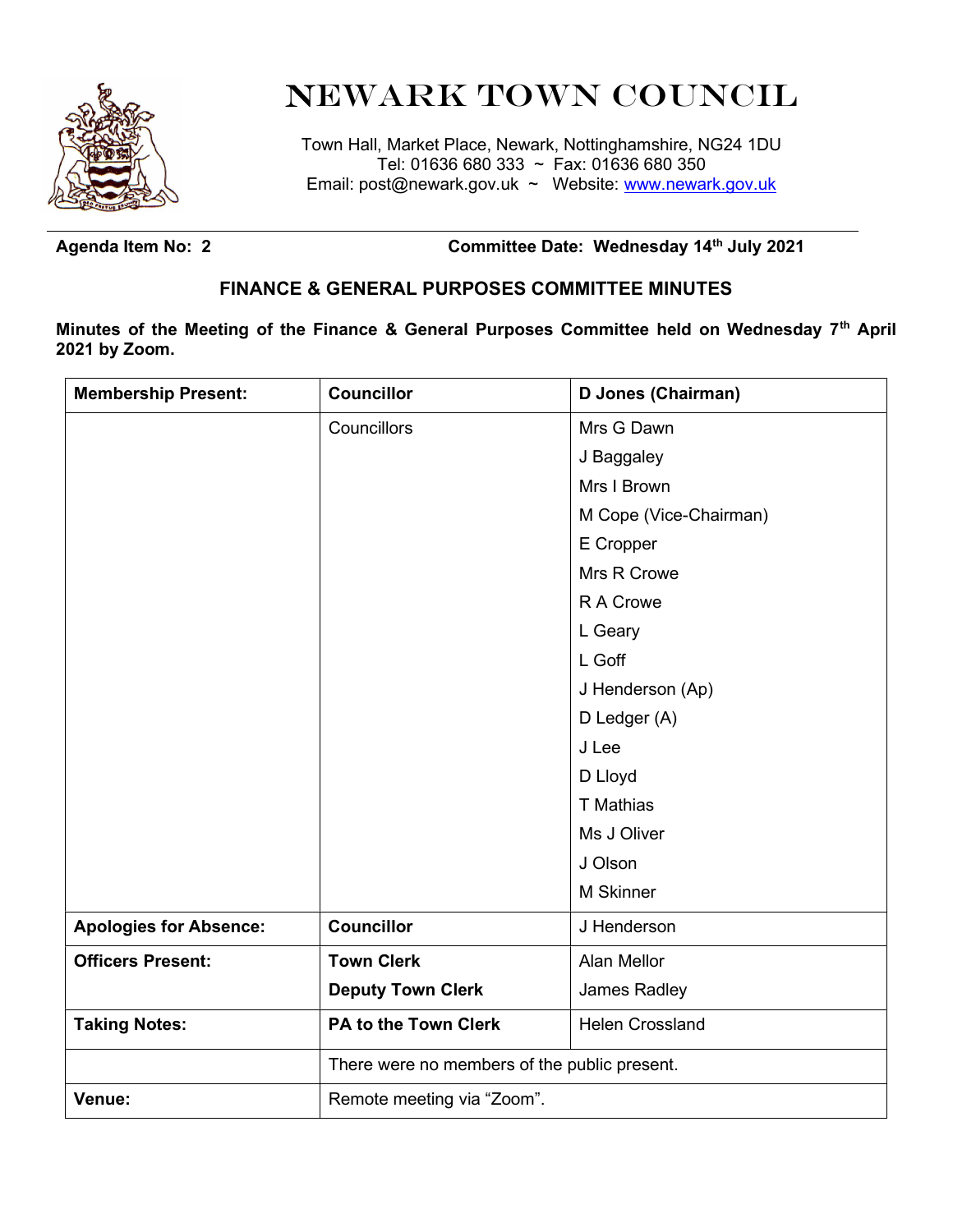The Chairman opened the meeting at 7.30pm and asked for Apologies.

Apologies had been received from Cllr J Henderson.

#### FGP59/20/21 Minutes of the last meeting of the Finance & General Purposes Committee held on Wednesday 10<sup>th</sup> March 2021

 The Minutes of the Finance & General Purposes Committee meeting held on Wednesday 10<sup>th</sup> March were **AGREED** as a true and accurate record, to be signed by the Chairman in due course.

#### FGP60/20/21 Matters Arising

#### FGP57/20/21 – Investment Strategy

Cllr E Cropper pointed out that the 'Ethical Consumer' she had mentioned at the last meeting was, in fact, an Advisory Body, not a bank as had been written in the above Minute.

The Town Clerk agreed that the Minute would be amended.

There were no other Matters Arising.

#### FGP61/20/21 Declarations of Interest

It was **AGREED** to accept any Declarations of Interest as and when they arose during the meeting.

#### FGP62/20/21 Minutes of the Climate Change Working Group

The Chairman began discussion of this item. He reiterated that a lot of work was required on this and a further report needed to be put to the full Town Council.

The Town Clerk agreed; he said a lot of research was needed into the Town Hall building, and some professional advice would probably be required too.

Cllr M Cope then spoke; he agreed that it sounded like a lot of work would be involved. He asked if, from a budgetary aspect, could the Town Clerk apportion properly, within the budget heads, the true costing of officer time put into this.

The Town Clerk raised concerns about the impact that this additional administrative burden would have, given the current staffing position in the Town Hall.

After a short discussion, the Chairman responded that at this moment in time he would not instruct the Town Clerk to start on this, but it would need to be looked at in the fullness of time. Cllr M Cope then withdrew the request.

Cllr L Goff congratulated the Climate Change Working Group, and said he welcomed the Carbon Trust report. Climate Change was a big issue nationally.

Members then RECEIVED and NOTED the Minutes of the Climate Change Working Group held on Wednesday 31<sup>st</sup> March 2021.

#### FGP63/20/21 Payment Schedules

Members AGREED that payment in accordance with Payment Schedule 10/21 in the sum of £124,679.10 (one hundred and twenty four thousand, six hundred and seventy nine pounds and 10p) and Payment Schedule 11/21 in the sum of £90,072.45 (ninety thousand and seventy two pounds and 45p) be **APPROVED.** 

#### FGP64/20/21 Street Collection Licences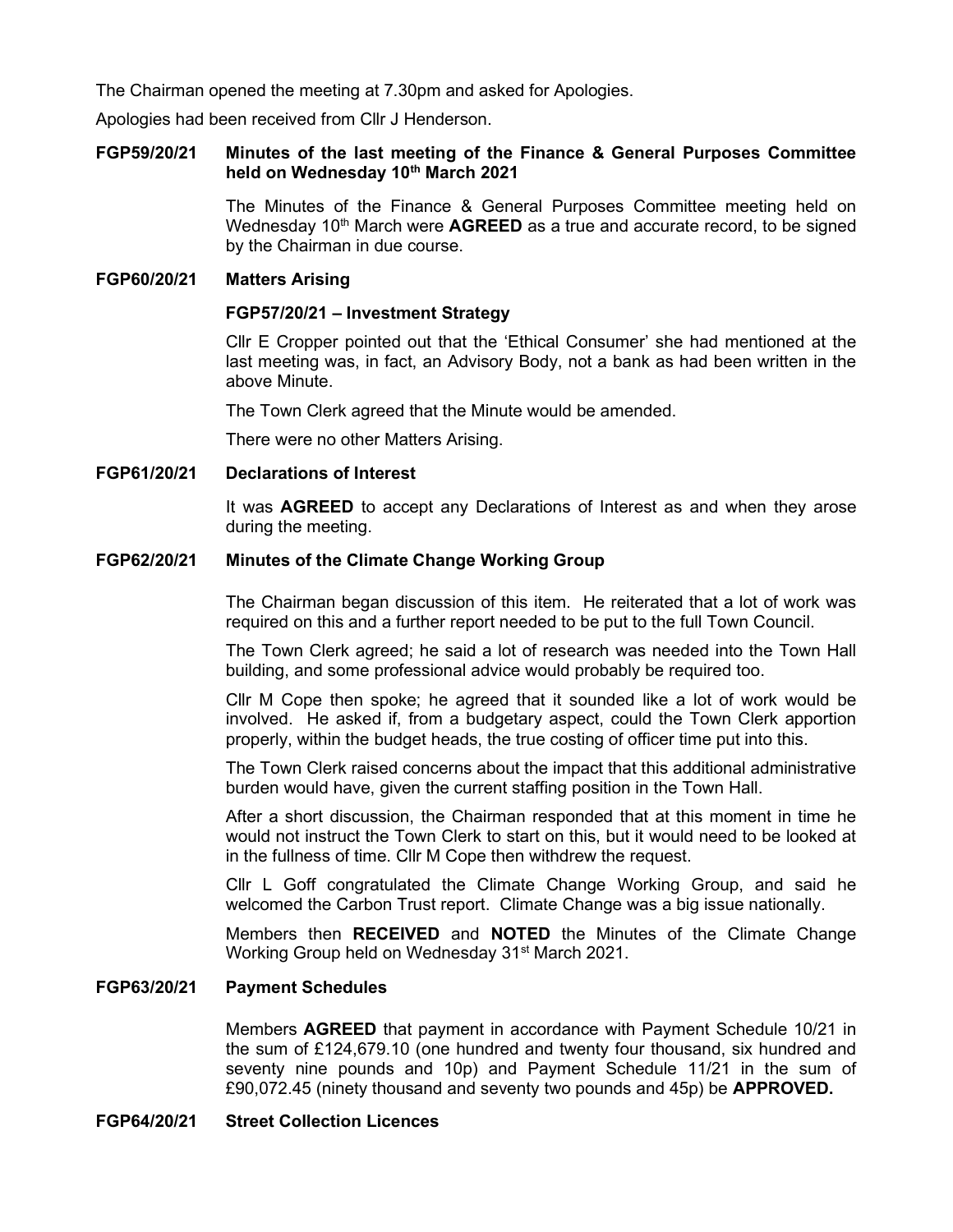Members AGREED to recommend to Newark and Sherwood District Council that the following application for a Street Collection Licence be APPROVED:

(i) St John Ambulance on  $11<sup>th</sup>$  December 2021.

#### FGP65/20/21 Dog Bins

The Town Clerk began discussion of this item.

He reported that Newark and Sherwood District Council had confirmed that the sites of the Dog Bins in use were still valid, and did not recommend removing any of them.

He recommended that the Town Council keep the current 42 Dog Bins as illustrated in the Agenda Report; following discussions with Newark and Sherwood District Council, he had suggested that future requests would be put to the Town Council if they are within the parameters agreed at this meeting. Any outside of this criteria would go to the District Council.

Cllr G Dawn asked is anything had been done with regard to putting stickers on ordinary waste bins, as had been suggested previously; the Deputy Town Clerk responded that the bins belonged to the District Council, so nothing had been progressed on this.

Cllr D Lloyd informed Members that this excellent suggestion had been relayed to the District Council.

The Chairman then proposed that the recommendations contained in the report be accepted; this was seconded by Cllr E Cropper.

- (i) Members REVIEWED the current locations of Dog Bins and AGREED that they were still required.
- (ii) Members **REVIEWED** the criteria for provision of Dog Bins, as previously agreed, and **AGREED** that they were still valid in light of the additional information received.
- (iii) Following (ii) above, it was  $AGREED$  that at the sites that did not fall within the agreed criteria, the Dog Bins would be retained and paid for by the Town Council,
- (iv) Members approved the future policy, as outlined by the Town Clerk, for the provision of Dog Bins in Newark as agreed with the District Council as follows:
	- (a) Newark Town Council will deal with all requests for new/additional Dog Bins in accordance with the agreed criteria: "Dog Bins will be limited to Town Council owned parks, open space, amenity space and walkway entrances to such sites. Where there is a demonstrable need for dog bins at each such location",
	- (b) Newark & Sherwood District Council will be responsible for all new/additional requests for Dog Bins that fall outside the agreed Town Council criteria.

#### FGP66/20/21 Model Member Code of Conduct

The Town Clerk went through the Agenda Report for this Item.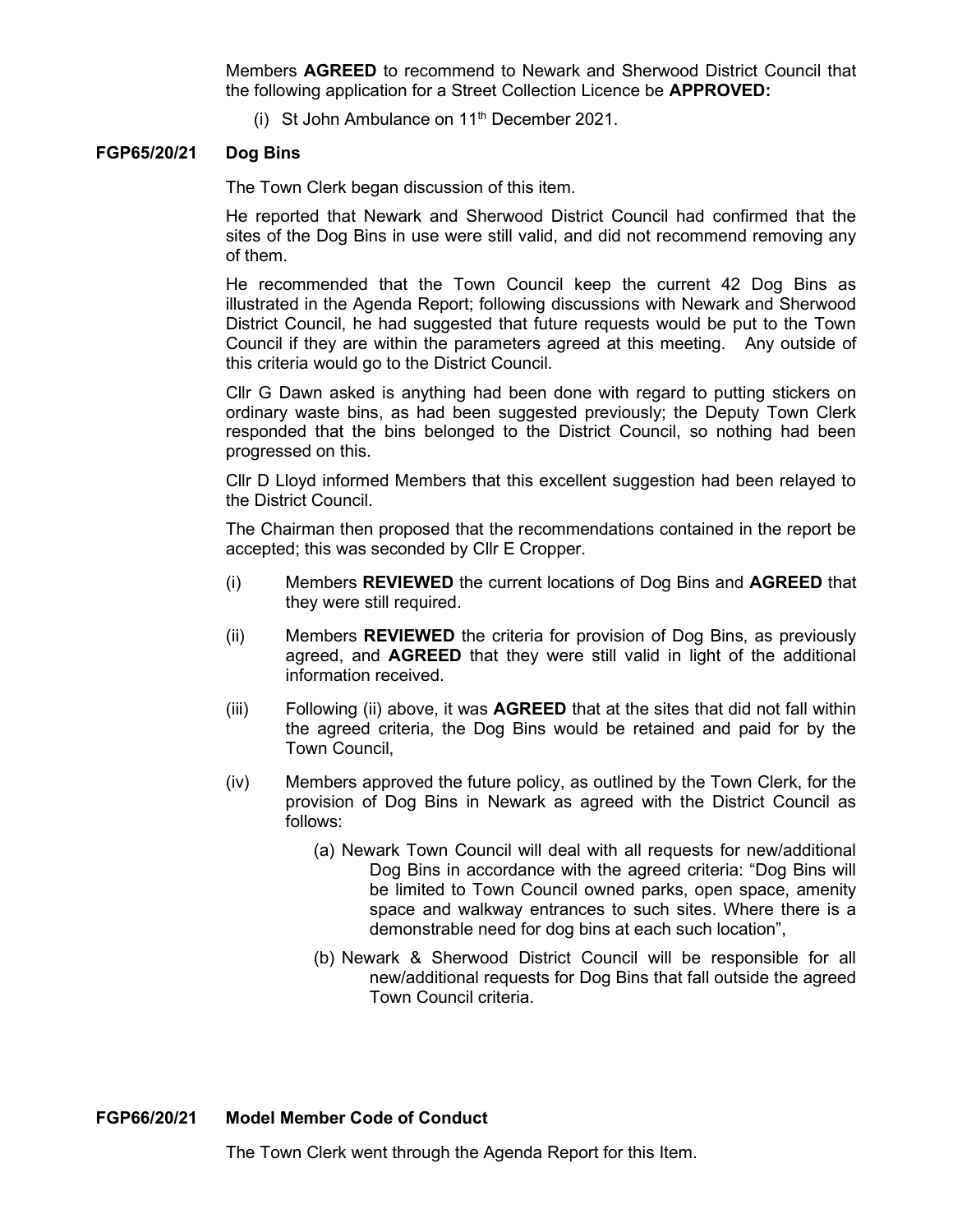Following a brief discussion, Members AGREED to recommend to the Town Council the adoption of the LGA Model Code of Conduct in its entirety.

The Town Clerk said that a copy of the new Code of Conduct would be circulated to Members prior to the Town Council meeting next week, and it would be an Agenda Item for that meeting.

| <b>Meeting Closed:</b> | 8.05pm | <b>Next Meeting:</b> | Wednesday 9th June 2021 |  |
|------------------------|--------|----------------------|-------------------------|--|
|------------------------|--------|----------------------|-------------------------|--|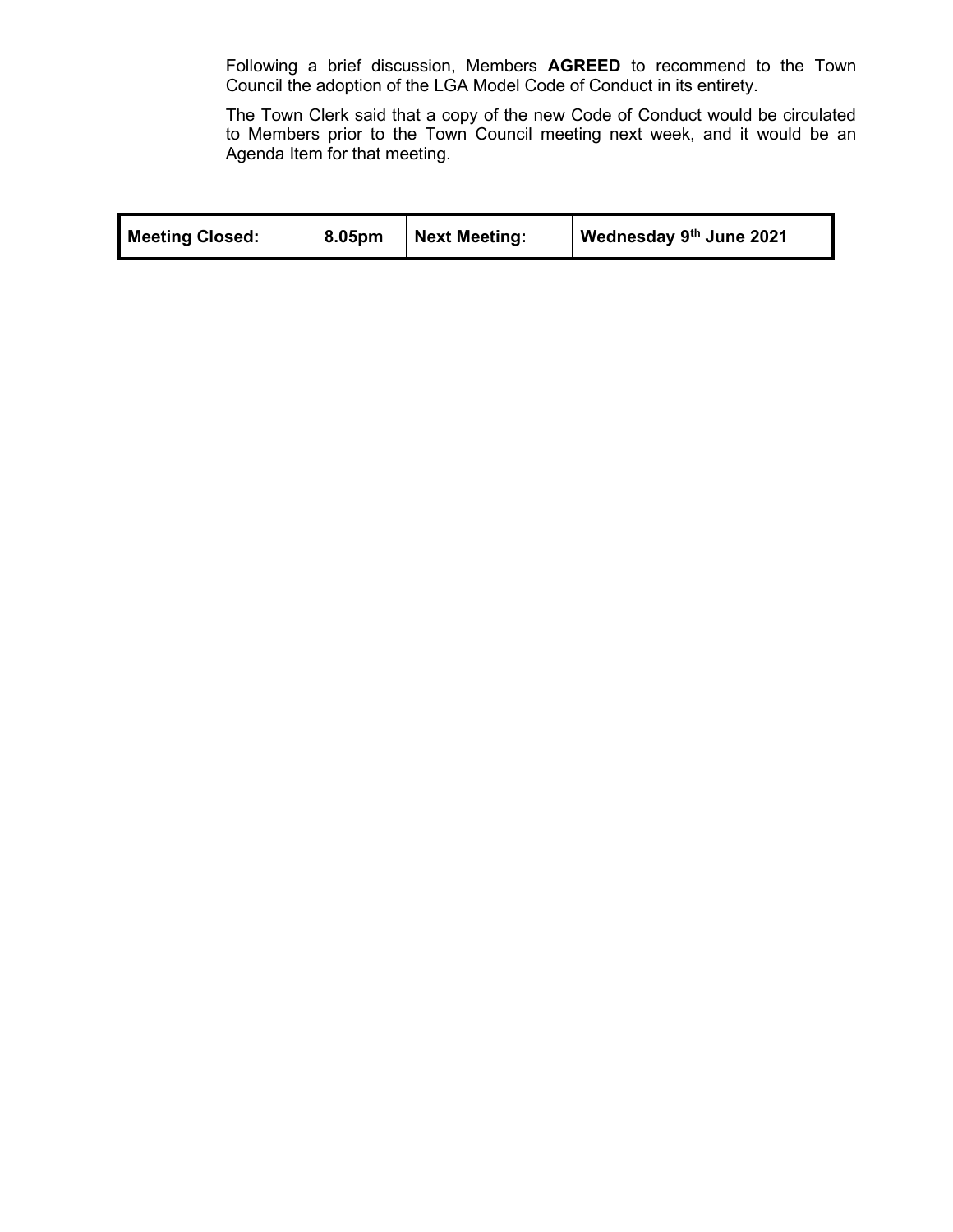| SUBJECT:          | <b>PAYMENT SCHEDULES</b> |
|-------------------|--------------------------|
| <b>REPORT BY:</b> | <b>TOWN CLERK</b>        |

### 1. Recommendations

1.1 Members to Approve the attached Payment Schedules 12/21, 1/22 & 2/22.

### 2. Background

- 2.1 Payment Schedules 12/21, 1/22 & 2/22 appended to this report.
- 3. Financial, Legal, Equality, Risk Issues and Environmental Issues
- 3.1 None.

| <b>Background Papers:</b> | <b>None</b>        |
|---------------------------|--------------------|
| <b>Lead Officer:</b>      | <b>Alan Mellor</b> |
|                           | Tel: 01636 684801  |
|                           | Email:             |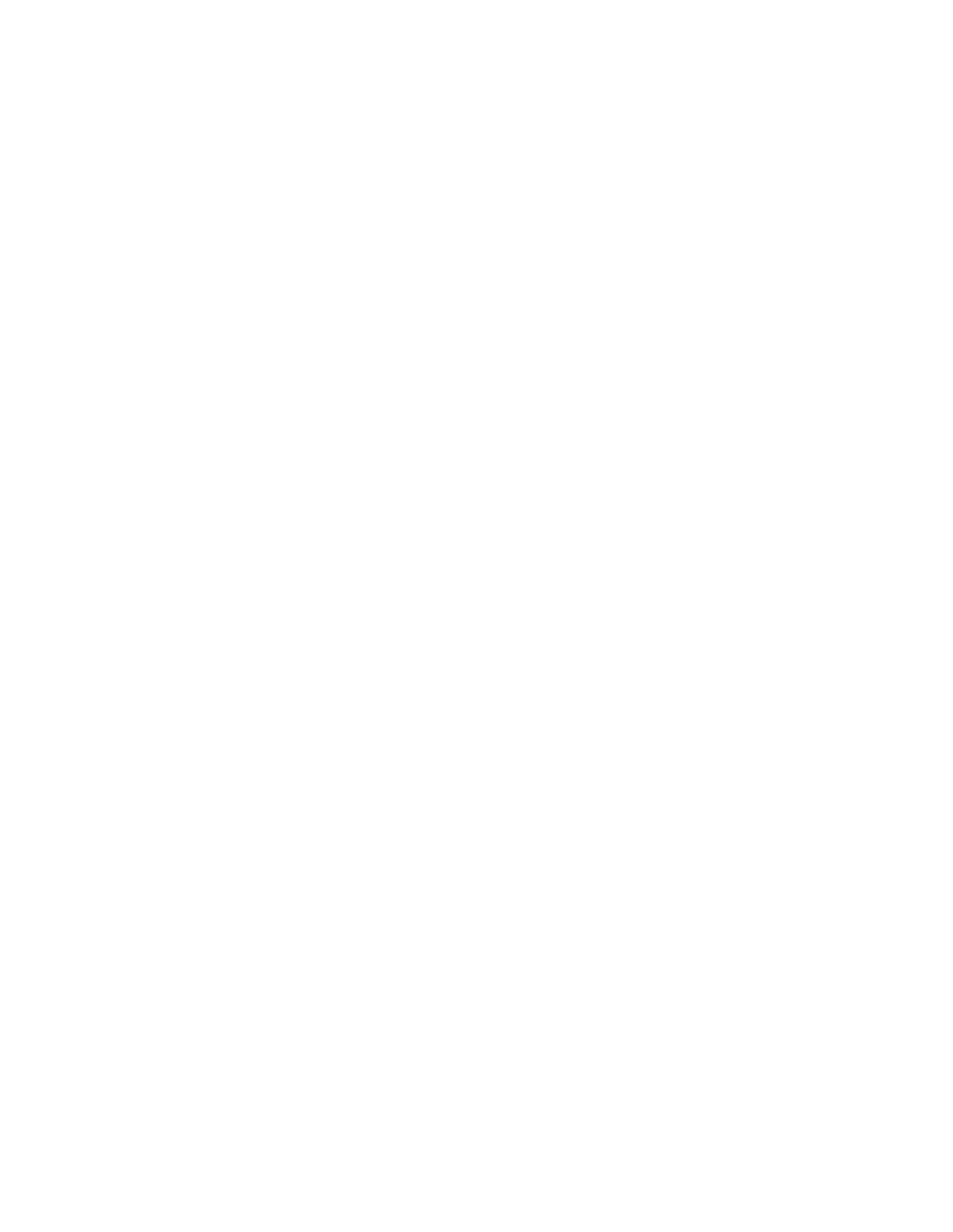# **CHEQUES**

# ACCOUNTS FOR PAYMENT SCHEDULE 12/21 31.03.21

| <b>Voucher Number</b> | <b>Cheque</b><br><b>Number</b> | Payee      | <b>Budget</b>                    | <b>Amount</b> |
|-----------------------|--------------------------------|------------|----------------------------------|---------------|
| 990a                  | 19166                          | Petty Cash | TH Maintenance & Equipment       | 35.66         |
|                       |                                |            | Refreshments                     | 47.02         |
|                       |                                |            | <b>PC Materials</b>              | 47.25         |
|                       |                                |            | Uniforms                         | 59.98         |
|                       |                                |            | Market Equipment                 | 4.98          |
|                       |                                |            | Market deliveries                | 78.60         |
|                       |                                |            | Market Printing & Stationery     | 5.25          |
|                       |                                |            | <b>Printing &amp; Stationery</b> | 39.61         |
|                       |                                |            | Postage                          | 11.95         |
|                       |                                |            | Publications                     | 44.20         |
|                       |                                |            | <b>Total</b>                     | 374.50        |

# AUTOPAY

| <b>ACCOUNTS FOR PAYMENT SCHEDULE 12/21</b><br>31.03.21 |                              |                                 |               |  |
|--------------------------------------------------------|------------------------------|---------------------------------|---------------|--|
| <b>Voucher Number</b>                                  | <b>Payee</b>                 | <b>Budget</b>                   | <b>Amount</b> |  |
| 991                                                    | Amberol Ltd                  | Newark in Bloom                 | 97.20         |  |
| 992 - 993                                              | A O Cumbernauld              | Payroll                         | 21452.94      |  |
| 994 - 995                                              | Arco Ltd                     | Protective Clothing & Equipment | 178.33        |  |
| 996 - 997                                              | Arco Ltd                     | Uniform                         | 155.37        |  |
| 998                                                    | Arco Ltd                     | Market Repairs & Maintenance    | 238.80        |  |
| 999 - 1000                                             | <b>Bagnall Ltd</b>           | <b>Capital Receipts</b>         | 3306.00       |  |
| $1001 - 1003$                                          | <b>Banner Group Ltd</b>      | Printing & Stationery           | 171.76        |  |
| 1004                                                   | <b>BPI Ltd</b>               | Market Repairs & Maintenance    | 180.00        |  |
| 1005 - 1006                                            | <b>Bunzl Ltd</b>             | TH Maintenance & Equipment      | 613.33        |  |
| 1007                                                   | Canon UK                     | Printing & Stationery           | 359.65        |  |
| 1008                                                   | Carbon Trust Ltd             | <b>Consultancy Fees</b>         | 12513.60      |  |
| 1009                                                   | <b>CEF</b>                   | TH Maintenance & Equipment      | 19.92         |  |
| $1010 - 1011$                                          | <b>EDF</b>                   | <b>Market Electricity</b>       | 15.49         |  |
| 1012 - 1013                                            | EE                           | Telephones                      | 174.91        |  |
| 1014                                                   | <b>Elwood Control Hire</b>   | Cemetery Upkeep                 | 220.00        |  |
| $1015 - 1017$                                          | <b>ENVA Ltd</b>              | Market Refuse                   | 7046.70       |  |
| 1018                                                   | E-On                         | Christmas Lights                | 1385.35       |  |
| 1019                                                   | Farmstar                     | Vehicle Running Costs           | 41.56         |  |
| 1020                                                   | Farmstar                     | <b>Mowers</b>                   | 618.00        |  |
| 1021                                                   | Fattorini Ltd                | Badges/Shields                  | 192.74        |  |
| 1022                                                   | Gatecare Ltd                 | Allotment Repairs & Maintenance | 1710.00       |  |
| 1023                                                   | <b>Germinal GB Ltd</b>       | Cemetery Upkeep                 | 202.60        |  |
| 1024                                                   | <b>Gower Consultants Ltd</b> | Computers                       | 693.74        |  |
| 1025                                                   | <b>JCP Contractors Ltd</b>   | P & O/S Maintenance             | 224.40        |  |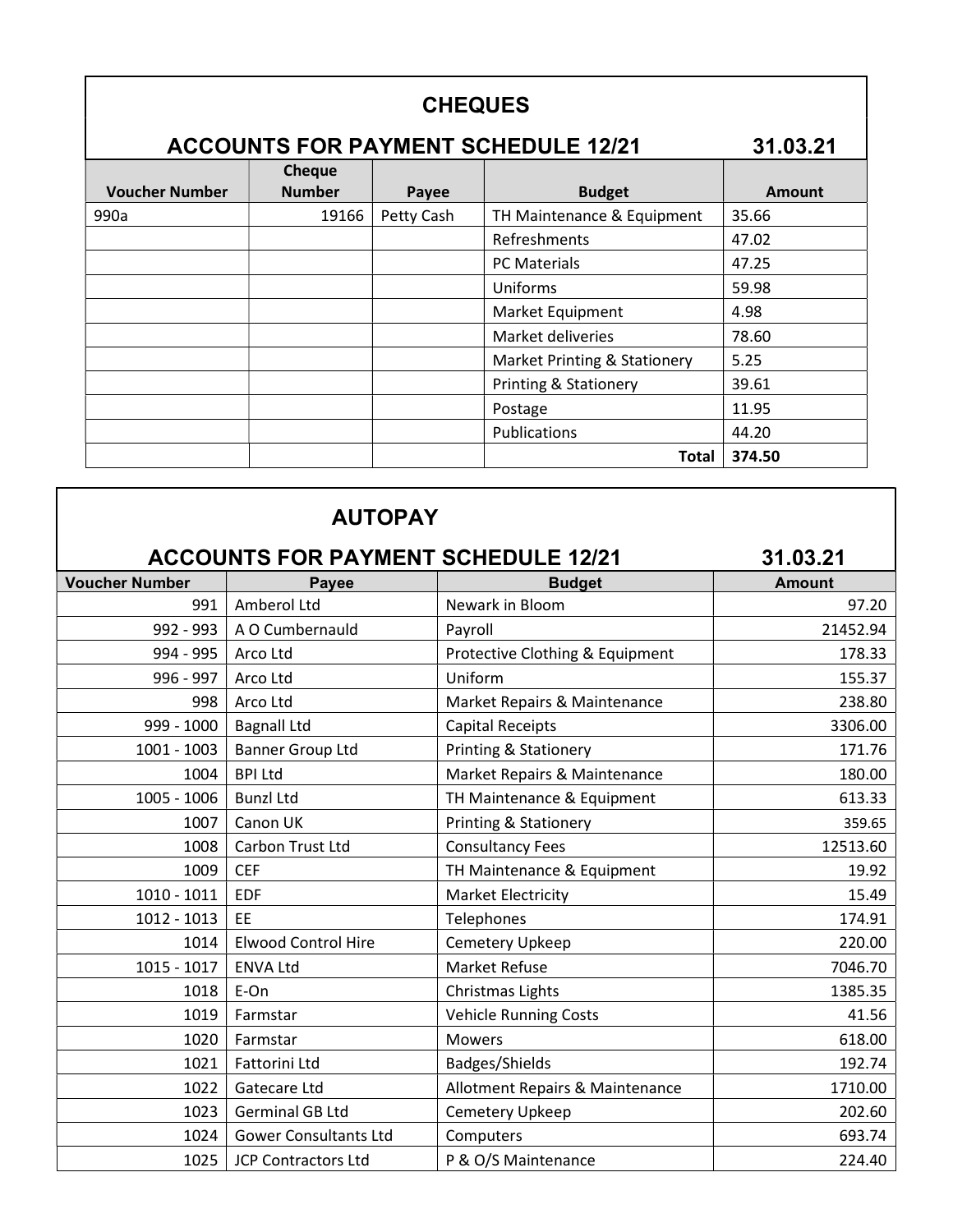|             |                                  | <b>Buttermarket Repairs &amp;</b>        |          |
|-------------|----------------------------------|------------------------------------------|----------|
| 1025        | <b>JCP Contractors Ltd</b>       | Maintenance                              | 1909.20  |
| 1026 - 1030 | <b>JCP Contractors Ltd</b>       | Market Repairs & Maintenance             | 7893.60  |
| 1031        | <b>KG Enterprises</b>            | <b>Consultancy Fees</b>                  | 2082.00  |
| 1032 - 1033 | Lidsters of Worksop              | <b>Cemetery Tablets</b>                  | 1161.90  |
| 1034        | Lincolnshire Hospitals           | Health & Safety                          | 55.00    |
| 1035 - 1036 | <b>Market Traders</b>            | <b>Market Traders</b>                    | 4323.35  |
| 1037 - 1038 | <b>MEC Recycling</b>             | Cemetery Upkeep                          | 200.00   |
| 1039        | Milvill                          | TH Maintenance & Equipment               | 305.02   |
| 1040        | <b>Municipal General Charity</b> | Th Rents                                 | 42.50    |
| 1041        | <b>NABMA</b>                     | <b>Market Marketing &amp; Promotions</b> | 60.00    |
| 1042        | <b>NE Plumbing</b>               | Market Repairs & Maintenance             | 195.00   |
| 1043 - 1045 | <b>Newark Security Services</b>  | P & O/S Security                         | 2227.20  |
| 1046        | <b>NSDC</b>                      | Dog Bins                                 | 5241.60  |
| 1047        | <b>NSDC</b>                      | <b>SLA Parks</b>                         | 92456.40 |
| 1048        | <b>NSDC</b>                      | <b>Town Centre Sweeping</b>              | 12600.00 |
| 1049 - 1050 | <b>NSDC</b>                      | P & O/S Refuse                           | 1594.60  |
| 1051        | N & S Locksmiths                 | TH Maintenance & Equipment               | 29.40    |
| 1051        | N & S Locksmiths                 | <b>ENV Tools &amp; Equipment</b>         | 67.20    |
| 1052        | <b>Newark Team PCC Trust</b>     | St Marys Church Grant                    | 1800.00  |
| 1053 - 1054 | Northgate Vehicle Hire           | Covid Grant                              | 951.56   |
| 1055 - 1056 | Notts CC                         | Payroll                                  | 25935.29 |
| 1057        | Notts CC                         | Pensions                                 | 963.30   |
| 1058 - 1062 | NTC Pay Accounts                 | Payroll                                  | 36785.20 |
| 1063 - 1065 | <b>Opus Energy</b>               | <b>Buttermarket Electricity</b>          | 38.59    |
| 1066        | P & M Fruits                     | <b>Market Traders</b>                    | 100.00   |
| 1067        | PHS Group                        | TH Maintenance & Equipment               | 442.92   |
| 1068        | Printerbase Ltd                  | <b>Printing &amp; Stationery</b>         | 89.59    |
| 1069        | Quadient Ltd                     | <b>Printing &amp; Stationery</b>         | 137.99   |
| 1070        | <b>RBS Ltd</b>                   | Computers                                | 979.20   |
| 1071 - 1077 | <b>Reflect Recruitment</b>       | Payroll                                  | 4997.03  |
|             |                                  | <b>Buttermarket Repairs &amp;</b>        |          |
| 1078 - 1080 | Screwfix                         | Maintenance                              | 102.69   |
| 1081 - 1082 | SCS                              | Computers                                | 2226.00  |
| 1083 - 1084 | Second Element                   | Maintenance & Equipment                  | 264.00   |
| 1085        | Skillington AR                   | <b>Cemetery Fees</b>                     | 20.00    |
|             |                                  | <b>Buttermarket Repairs &amp;</b>        |          |
| 1086        | Smith Electrical                 | Maintenance                              | 418.21   |
| 1086        | <b>Smith Electrical</b>          | TH Maintenance & Equipment               | 208.80   |
| 1086        | Smith Electrical                 | Market Repairs & Maintenance             | 104.40   |
| 1087        | <b>Smiths Timber</b>             | Allotment Repairs & Maintenance          | 33.36    |
| 1088        | South Wales Computers            | Printing & Stationery                    | 65.00    |
| 1089 - 1092 | <b>SSE</b>                       | Electricity                              | 1635.60  |
| 1093        | <b>SSE</b>                       | TH Gas                                   | 2109.27  |
|             |                                  | <b>Buttermarket Repairs &amp;</b>        |          |
| 1094        | <b>Sunbelt Rentals</b>           | Maintenance                              | 142.27   |
| 1095 - 1098 | <b>TC Harrison</b>               | <b>Vehicle Running Costs</b>             | 218.40   |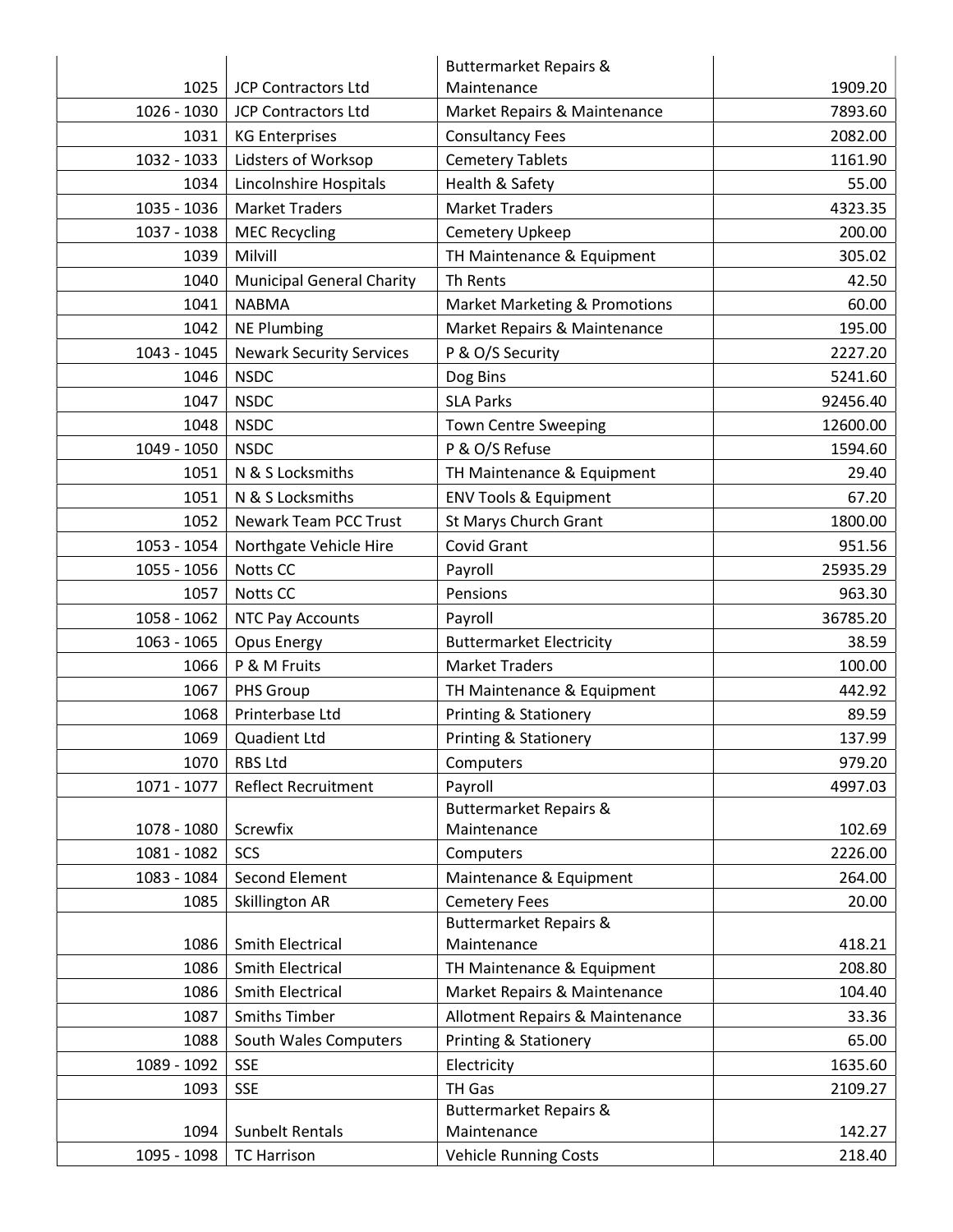| 1099         | TIS Ltd                          | <b>TH Contracts</b>               | 606.80    |
|--------------|----------------------------------|-----------------------------------|-----------|
|              |                                  | <b>Buttermarket Repairs &amp;</b> |           |
| 1100 - 1101  | <b>Travis Perkins</b>            | Maintenance                       | 130.53    |
| 1102         | <b>TSG</b>                       | Computers                         | 450.00    |
| 1103         | <b>Tuxford Lawnmowers</b>        | <b>Mowers</b>                     | 932.44    |
| 1104 - 1106  | <b>UK Waste Ltd</b>              | Cemetery Upkeep                   | 2369.52   |
| 1107         | <b>UNISON</b>                    | <b>UNISON</b>                     | 259.05    |
| 1108 - 1112  | Virgin Media                     | Telephones                        | 655.81    |
| $1113 - 115$ | Watch it Security                | Cemetery Upkeep                   | 2210.97   |
| 1116 - 1117  | Watch it Security                | Allotment Repairs & Maintenance   | 801.40    |
| 1118         | <b>Willows Nursery</b>           | Newark in Bloom                   | 4377.80   |
| 1118         | <b>Willows Nursery</b>           | Cemetery Upkeep                   | 869.30    |
| 1119         | <b>York Archaeological Trust</b> | <b>Capital Receipts</b>           | 1489.62   |
|              |                                  | <b>Total</b>                      | 280178.27 |

| <b>DIRECT DEBITS</b>            |                              |                                            |               |  |
|---------------------------------|------------------------------|--------------------------------------------|---------------|--|
|                                 |                              | <b>ACCOUNTS FOR PAYMENT SCHEDULE 12/21</b> | 31.03.21      |  |
| <b>Voucher</b><br><b>Number</b> | <b>Payee</b>                 | <b>Budget</b>                              | <b>Amount</b> |  |
| 1120                            | <b>British Gas</b>           | <b>Buttermarket Electricity</b>            | £57.52        |  |
| 1121 - 1130                     | <b>BT</b>                    | Telephones                                 | £1,063.75     |  |
| 1131                            | Hyundai Finance              | Civic Car                                  | 254.40        |  |
| 1132                            | <b>Natwest Cards</b>         | <b>Printing &amp; Stationery</b>           | £84.92        |  |
| 1132                            |                              | Subsistence                                | £39.00        |  |
| 1132                            |                              | Postage                                    | £8.52         |  |
| 1132                            |                              | Office Equipment                           | £279.00       |  |
|                                 |                              | <b>Buttermarket Repairs &amp;</b>          |               |  |
| 1132                            |                              | Maintenance                                | £157.98       |  |
| 1133                            | <b>Safety Measures</b>       | Health & Safety                            | 88.80         |  |
| 1134 - 1139                     | <b>SSE</b>                   | Electricity                                | 4143.96       |  |
| 1140 - 1142                     | <b>Total Gas &amp; Power</b> | Electricity                                | 518.69        |  |
| 1143                            | <b>Total Gas &amp; Power</b> | TH Gas                                     | 2138.73       |  |
| 1144 - 1147                     | <b>UK Fuels</b>              | <b>Vehicle Running Costs</b>               | 165.40        |  |
| 1148 - 1149                     | <b>UK Fuels</b>              | <b>Fuel Mower</b>                          | 188.28        |  |
| 1148 - 1150                     | <b>UK Fuels</b>              | Covid Grant                                | 125.11        |  |
| 1151 - 1152                     | Worldpay                     | <b>Bank Charges</b>                        | 349.61        |  |
|                                 |                              | <b>Total</b>                               | £9,663.67     |  |

Grand Total £290,216.44

# AUTOPAY

ACCOUNTS FOR PAYMENT SCHEDULE 1/22 30.04.21<br>
Imper | Payee | Budget | Amount Voucher Number | Payee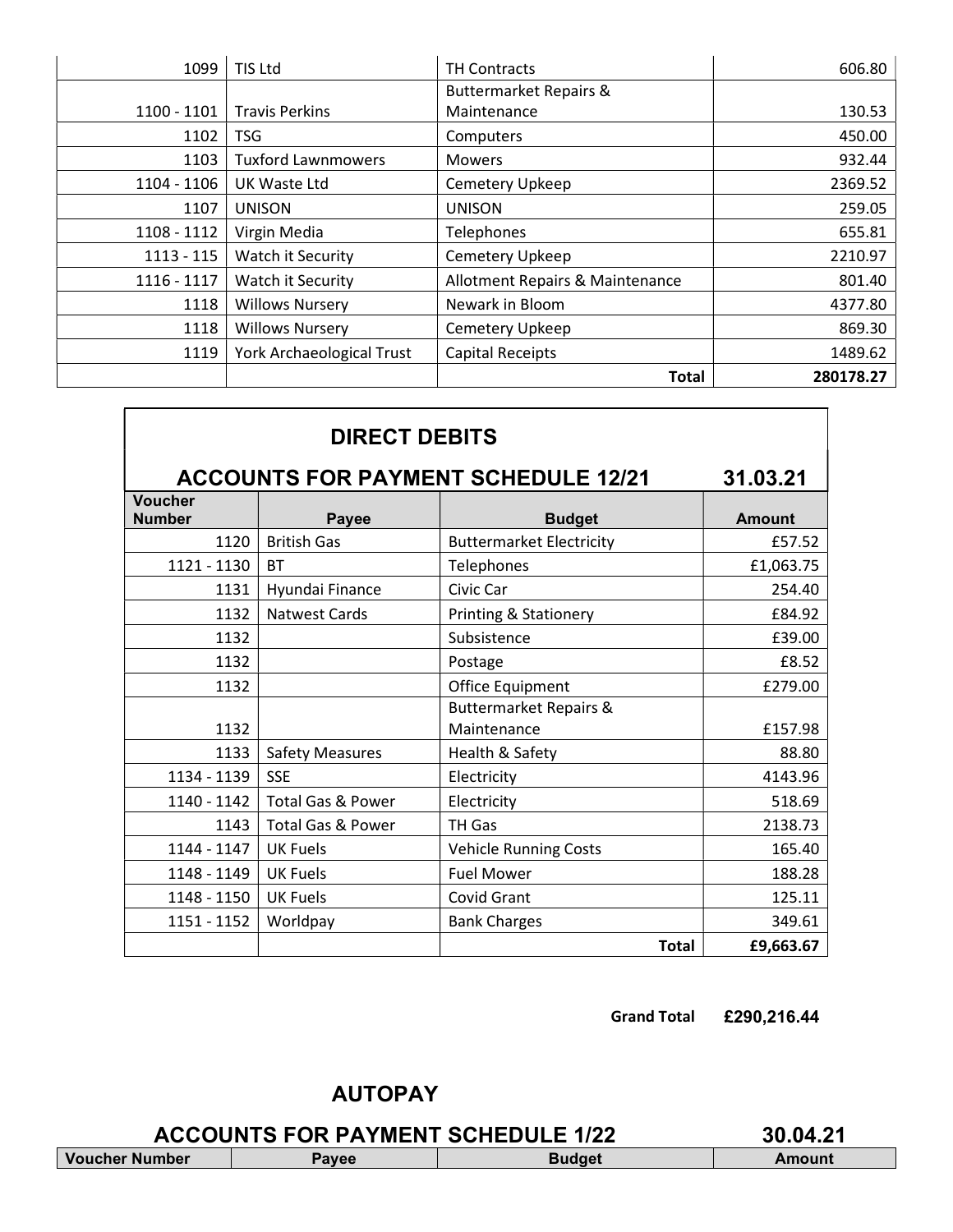| 1         | <b>ADT</b>                         | <b>TH Contracts</b>               | 62.28    |
|-----------|------------------------------------|-----------------------------------|----------|
| 2         | Arcos Ltd                          | Protective Clothing & Equipment   | 97.56    |
| 3         | <b>Banner Ltd</b>                  | <b>Printing &amp; Stationery</b>  | 66.52    |
| 4         | <b>Churches Fires Security Ltd</b> | TH Maintenance & Equipment        | 1192.92  |
| 5         | City Hygiene Ltd                   | PC Contracts                      | 1774.90  |
| 6         | EE                                 | Telephones                        | 88.18    |
| 7         | <b>Fibrous Ltd</b>                 | <b>Cemetery Tablets</b>           | 200.34   |
| 8         | <b>Guy Taylor Associates</b>       | <b>Capital Receipts</b>           | 600.00   |
| 9         | Humberside Tail Lifts Ltd          | <b>Vehicle Running Costs</b>      | 244.26   |
| 10        | <b>ICCM</b>                        | Subscriptions                     | 95.00    |
| 11        | Keep Britain Tidy                  | <b>Green Flag</b>                 | 394.80   |
| 12        | Laffeys Ltd                        | Cemetery Upkeep                   | 216.00   |
| 15        | Marshall & Sons                    | <b>Tree Planting</b>              | 4470.00  |
| 16        | Marshall & Sons                    | <b>General Promotions</b>         | 3900.00  |
| 17        | <b>NABMA</b>                       | Market Licences                   | 369.00   |
| 18        | <b>NNBC</b>                        | <b>NNBC</b>                       | 4500.00  |
| 19        | <b>NSDC</b>                        | <b>PC Contracts</b>               | 105.38   |
| 20        | N & S Locksmiths                   | PC Repairs & Maintenance          | 72.00    |
| 21        | N & S Locksmiths                   | <b>ENV Tools &amp; Equipment</b>  | 78.00    |
| 22        | Northgate Vehicle Hire             | Covid Grant                       | 475.78   |
| 29        | Quadient Ltd                       | Postage                           | 202.96   |
| 32        | Screwfix                           | Uniform                           | 72.45    |
| 33        | <b>SCS Ltd</b>                     | Computers                         | 5994.00  |
| 34        | Second Element                     | Maintenance & Equipment           | 264.00   |
| 35        | Skipit Ltd                         | Allotment Repairs & Maintenance   | 234.00   |
| 36        | Smith Alan                         | Allotment Repairs & Maintenance   | 485.00   |
| 37        | <b>Smiths Timber</b>               | Allotment Repairs & Maintenance   | 36.29    |
| 38        | South Wales Computers              | <b>Printing &amp; Stationery</b>  | 42.00    |
|           |                                    | <b>Buttermarket Repairs &amp;</b> |          |
| 39        | Sunbelt Ltd                        | Maintenance                       | 163.61   |
| 40        | <b>TC Harrison</b>                 | <b>Vehicle Running Costs</b>      | 54.60    |
| 41        | <b>TSG</b>                         | Computers                         | 1188.00  |
| 46        | Zurich Insurance                   | Insurance                         | 26104.74 |
| $13 - 14$ | Lidsters of Worksop                | <b>Cemetery Tablets</b>           | 990.17   |
| $23 - 28$ | NTC Pay Account                    | Payroll                           | 35599.97 |
| $30 - 31$ | <b>Reflect Recruitment</b>         | Payroll                           | 2044.82  |
| $42 - 45$ | Virgin Media                       | Telephones                        | 657.50   |
|           |                                    | <b>Total</b>                      | 93137.03 |

# DIRECT DEBITS

# ACCOUNTS FOR PAYMENT SCHEDULE 1/22 30.04.21

| Voucher       |          |        |        |
|---------------|----------|--------|--------|
| <b>Number</b> | $P$ avee | Budget | Amount |
|               |          |        |        |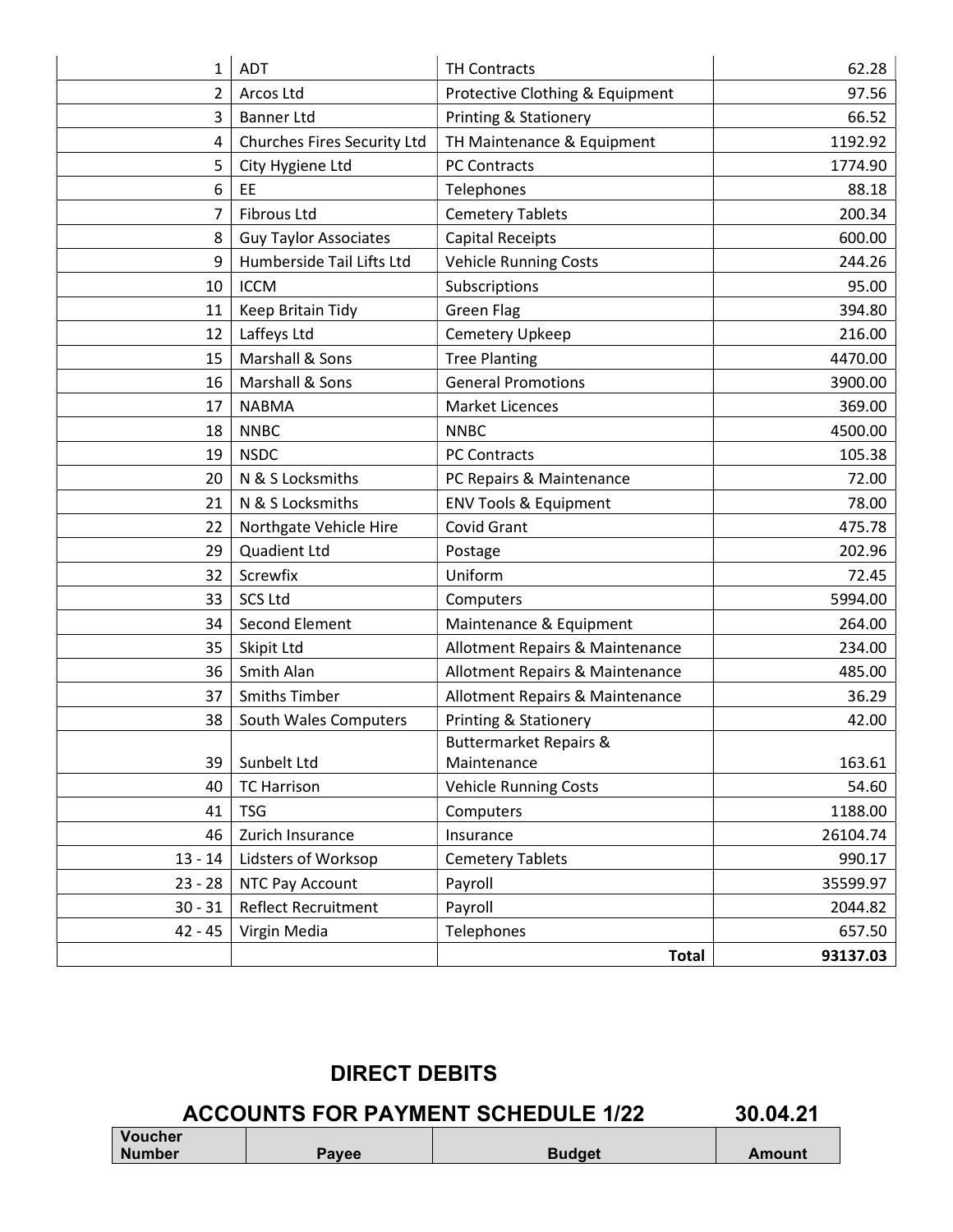| 47 | <b>British Gas</b>           | <b>Buttermarket Electricity</b>    | £121.76    |
|----|------------------------------|------------------------------------|------------|
| 48 | Hyundai Finance              | Civic Car                          | £254.40    |
| 49 | <b>Natwest Cards</b>         | Protective Clothing & Equipment    | £104.90    |
|    |                              | Buttermarket Repairs & Maintenance | £30.25     |
| 50 | <b>Natwest Cards</b>         | Postage                            | £1.69      |
| 51 | <b>NSDC</b>                  | Rates                              | £8,448.10  |
| 52 | <b>PWLB</b>                  | <b>PWLB</b>                        | £20,719.77 |
| 53 | <b>Safety Measures</b>       | Health & Safety                    | £88.80     |
| 54 | <b>Total Gas &amp; Power</b> | TH Gas                             | £257.64    |
| 55 | <b>Total Gas &amp; Power</b> | <b>Market Electricity</b>          | £793.02    |
|    |                              | <b>Total</b>                       | 30820.33   |
|    |                              |                                    |            |
|    |                              | <b>Grand Total</b>                 | 123957.36  |

# AUTOPAY

|                       | <b>ACCOUNTS FOR PAYMENT SCHEDULE 2/22</b> |                                         | 31.05.21      |
|-----------------------|-------------------------------------------|-----------------------------------------|---------------|
| <b>Voucher Number</b> | <b>Payee</b>                              | <b>Budget</b>                           | <b>Amount</b> |
| 56                    | AO Cumbernauld                            | Payroll                                 | 10671.20      |
| 57                    | Arco Ltd                                  | Uniform                                 | 127.63        |
| 58                    | <b>Banner Group Ltd</b>                   | <b>Printing &amp; Stationery</b>        | 7.19          |
| 59                    | <b>Banner Group Ltd</b>                   | <b>Printing &amp; Stationery</b>        | 133.42        |
| 60                    | <b>Belvoir Surfacing</b>                  | <b>P &amp; O/S R&amp;R</b>              | 6204.00       |
| 61                    | <b>Bunzl Ltd</b>                          | TH Maintenance & Equipment              | 240.73        |
| 62                    | Canon UK                                  | <b>Market Printing &amp; Stationery</b> | 45.48         |
|                       | Derry Plumbing & Heating                  |                                         |               |
| $63 - 64$             | Ltd                                       | PC Repairs & Maintenance                | 1409.17       |
| 65                    | <b>EDF</b>                                | <b>Market Electricity</b>               | 4.58          |
| 66                    | EE                                        | Telephones                              | 90.48         |
| 67                    | <b>ENVA Ltd</b>                           | <b>Market Refuse</b>                    | 3070.24       |
| 68                    | Farmstar                                  | <b>Mowers</b>                           | 12.46         |
| 69                    | Farmstar                                  | Uniform                                 | 73.94         |
| 69                    | Farmstar                                  | <b>ENV Tools &amp; Equipment</b>        | 46.00         |
| $70 - 73$             | <b>Grove Auto Electrical</b>              | <b>Vehicle Running Costs</b>            | 807.83        |
| 74                    | <b>Guy Taylor</b>                         | <b>Capital Receipts</b>                 | 198.00        |
| 75                    | Marshall & Sons                           | P & O/S Repairs & Maintenance           | 1128.00       |
| 76                    | <b>MEC Recycling</b>                      | Cemetery Upkeep                         | 40.00         |
| 77                    | Milvill Ltd                               | <b>PC Materials</b>                     | 266.76        |
| 78                    | <b>Mole Country Stores</b>                | Cemetery Upkeep                         | 181.14        |
| 79 - 80               | <b>Mole Country Stores</b>                | Allotment Repairs & Maintenance         | 233.71        |
| 81                    | <b>Market Traders</b>                     | MarketTraders                           | 1869.27       |
| 82                    | <b>Newark Security Ltd</b>                | P & O/S Security                        | 768.00        |
| 83                    | <b>NSDC</b>                               | P & O/S Licences                        | 1070.00       |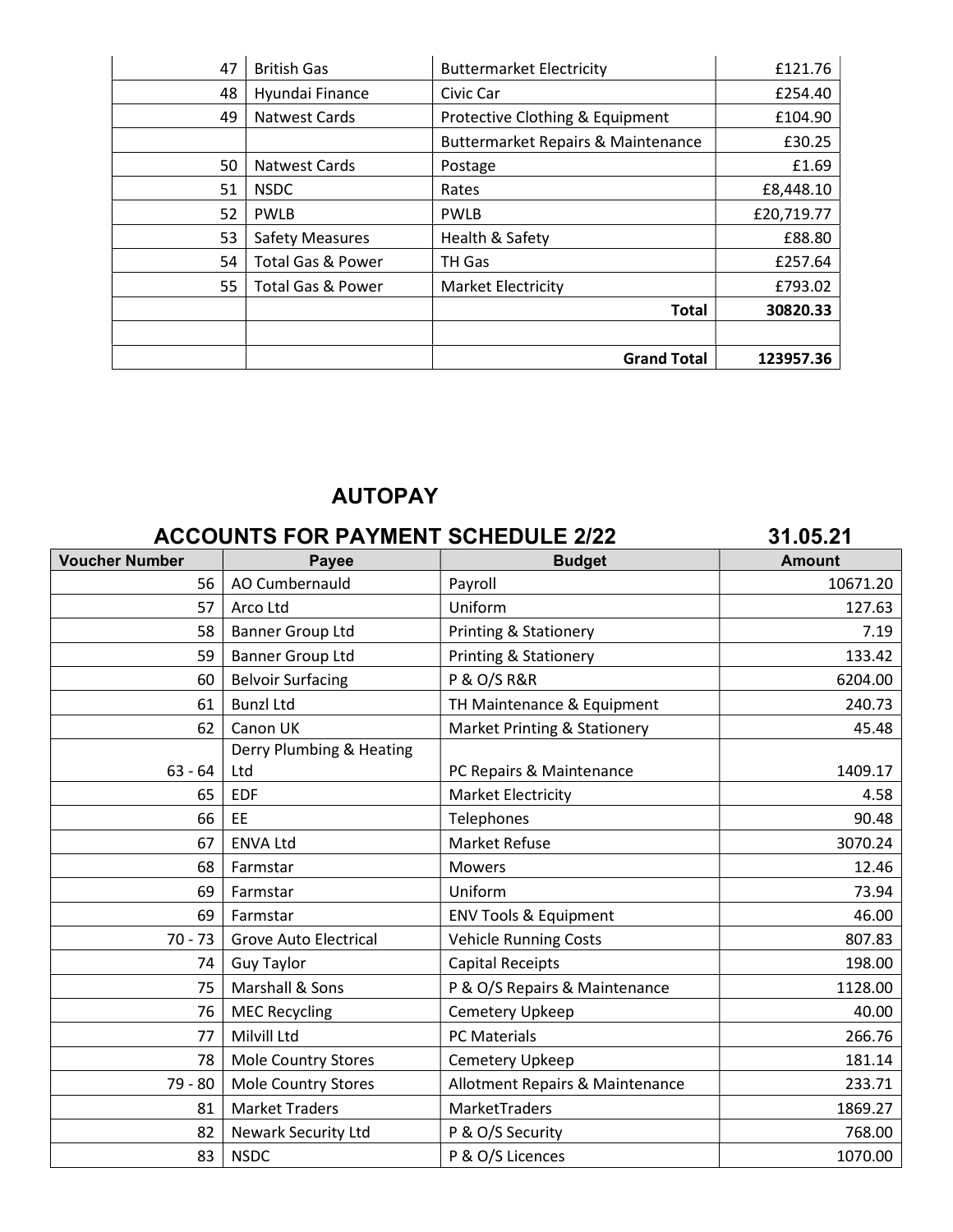|             |                            | <b>Total</b>                                  | 87492.73 |
|-------------|----------------------------|-----------------------------------------------|----------|
| $117 - 118$ | Wordprint Ltd              | Printing & Stationery                         | 522.00   |
| 116         | Watch it Security          | Allotment Repairs & Maintenance               | 420.77   |
| 115         | Watch it Security          | Cemetery Upkeep                               | 774.34   |
| 114         | Watch it Security          | TH Maintenance & Equipment                    | 84.00    |
| $111 - 113$ | Virgin Media               | Telephones                                    | 624.99   |
| 110         | <b>UK Waste Solutions</b>  | Cemetery Upkeep                               | 651.61   |
| 109         | <b>TC Harrison</b>         | Vehicle Running Costs                         | 54.60    |
| 108         | Sunbelt Rentals Ltd        | <b>Buttermarket Repairs &amp; Maintenance</b> | 156.50   |
| 106         | <b>SSE</b>                 | P & O/S Electricity                           | 155.87   |
| 107         | <b>SSE</b>                 | PC Electricity                                | 655.46   |
| 105         | <b>Smith Electrical</b>    | PC Repairs & Maintenance                      | 848.74   |
| 104         | Skipit Ltd                 | <b>Allotment Repairs &amp; Maintenance</b>    | 234.00   |
| 103         | Screwfix                   | Uniform                                       | 127.95   |
| 102         | Screwfix                   | Allotment Repairs & Maintenance               | 8.49     |
| 101         | Royal British Legion       | <b>Mayors Allowance</b>                       | 18.50    |
| $96 - 100$  | <b>Reflect Recruitment</b> | Payroll                                       | 4831.90  |
| $90 - 95$   | NTC Pay Account            | Payroll                                       | 32397.79 |
| 89          | Notts CC                   | Payroll                                       | 14251.39 |
| 88          | Northgate Vehicle Hire     | Covid Grant                                   | 424.80   |
| 87          | N & S Locksmiths           | TH Maintenance & Equipment                    | 169.80   |
| 86          | <b>NSDC</b>                | <b>Vehicle Running Costs</b>                  | 40.00    |
| 85          | <b>NSDC</b>                | <b>Market Licences</b>                        | 320.00   |
| 84          | <b>NSDC</b>                | <b>Buttermarket Repairs &amp; Maintenance</b> | 1020.00  |

# DIRECT DEBITS

# ACCOUNTS FOR PAYMENT SCHEDULE 2/22 31.05.21

| <b>Voucher</b><br><b>Number</b> | <b>Payee</b>       | <b>Budget</b>                  | <b>Amount</b> |
|---------------------------------|--------------------|--------------------------------|---------------|
| 119                             | <b>British Gas</b> | <b>Buttermarket Electricty</b> | 62.88         |
| 120                             | ВT                 | <b>Telephones</b>              | £172.56       |
| 121                             | Hyundai Finance    | Civic Car                      | 254.40        |
| 122                             | <b>NCP</b>         | <b>General Marketing</b>       | £763.00       |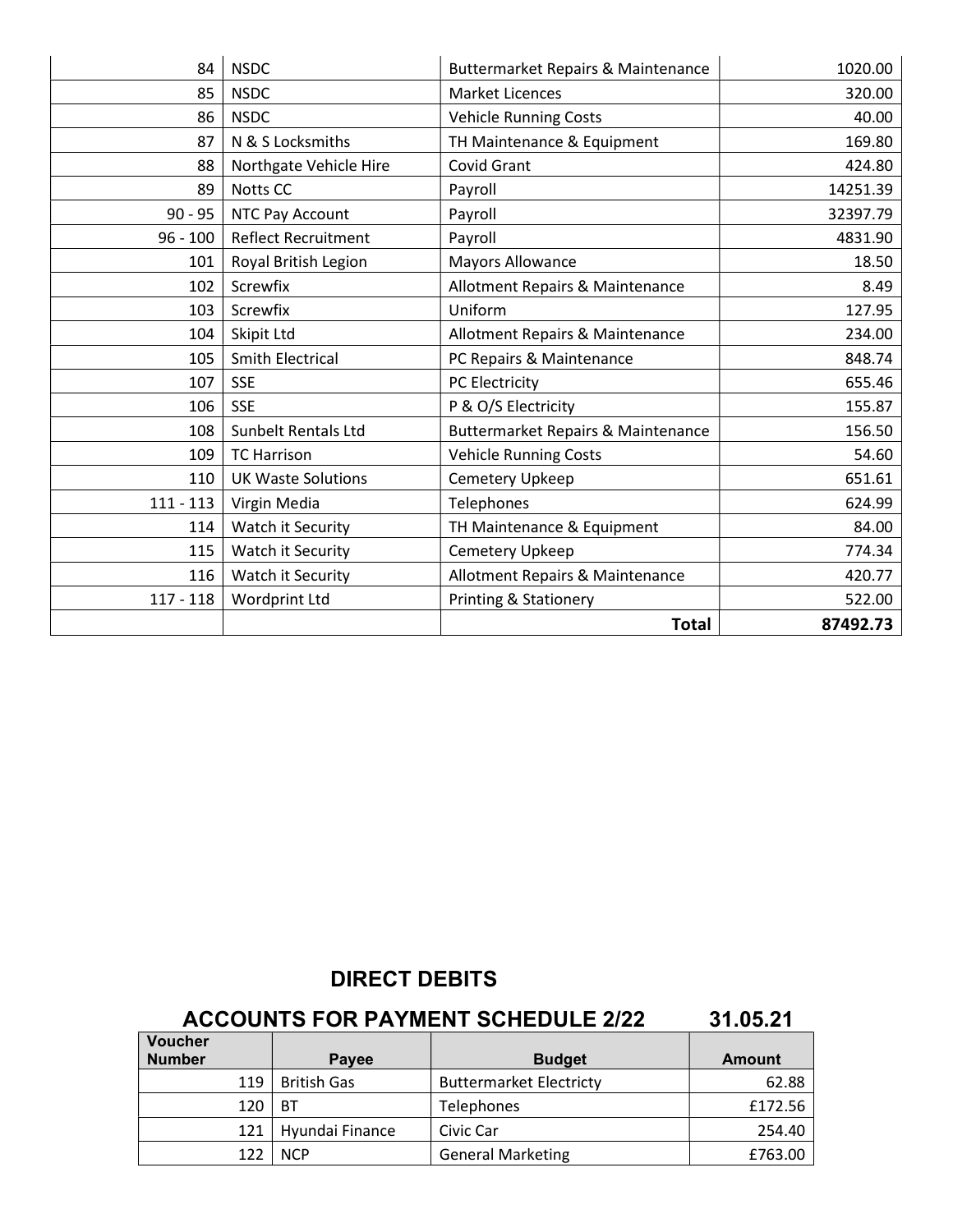| 123         | <b>Natwest Cards</b>         | Allotment Repairs & Maintenance   | 45.00      |
|-------------|------------------------------|-----------------------------------|------------|
|             |                              | <b>Protective Clothing</b>        | 4.49       |
|             |                              | TH Maintenance & Equipment        | 112.00     |
|             |                              | Postage                           | 24.24      |
|             |                              | Printing & Stationery             | 43.47      |
|             |                              | <b>Cemetery Tablets</b>           | 16.99      |
|             |                              | <b>Vehicle Running Costs</b>      | 555.00     |
|             |                              | <b>Buttermarket Repairs &amp;</b> |            |
|             |                              | Maintenance                       | 143.87     |
|             |                              | TH Maintenance & Equipment        | 277.43     |
| 124         | <b>NSDC Rates</b>            | Rates                             | £8,432.00  |
| 125         | <b>PWLB</b>                  | <b>PWLB</b>                       | £12,420.92 |
| 126         | <b>Safety Measures</b>       | Health & Safety                   | £88.80     |
| $127 - 128$ | <b>SSE</b>                   | Electricity                       | £2,148.20  |
| 129         | <b>SSE</b>                   | PC Gas                            | 130.84     |
| $130 - 131$ | Total Gas & Power            | <b>Buttermarket Electricty</b>    | £128.26    |
| 132         | <b>Total Gas &amp; Power</b> | TH Gas                            | £1,764.33  |
| 133 - 134   | <b>Total Gas &amp; Power</b> | PC Gas                            | £151.39    |
| 135         | <b>UK Fuels</b>              | Civic Car                         | £38.20     |
| 136         | <b>UK Fuels</b>              | Covid Grant                       | £40.00     |
| 136         | <b>UK Fuels</b>              | <b>Mowers</b>                     | £114.53    |
| 137         | <b>UK Fuels</b>              | Covid Grant                       | £6.00      |
| 137         | <b>UK Fuels</b>              | <b>Mowers</b>                     | £151.64    |
| 137         | <b>UK Fuels</b>              | <b>Vehicle Running Costs</b>      | £40.00     |
| 138         | <b>UK Fuels</b>              | <b>Vehicle Running Costs</b>      | £5.40      |
| 139         | Worldpay                     | <b>Bank Charges</b>               | £194.93    |
|             |                              | <b>Total</b>                      | 28330.77   |
|             |                              |                                   |            |
|             |                              | <b>Grand Total</b>                | 115823.50  |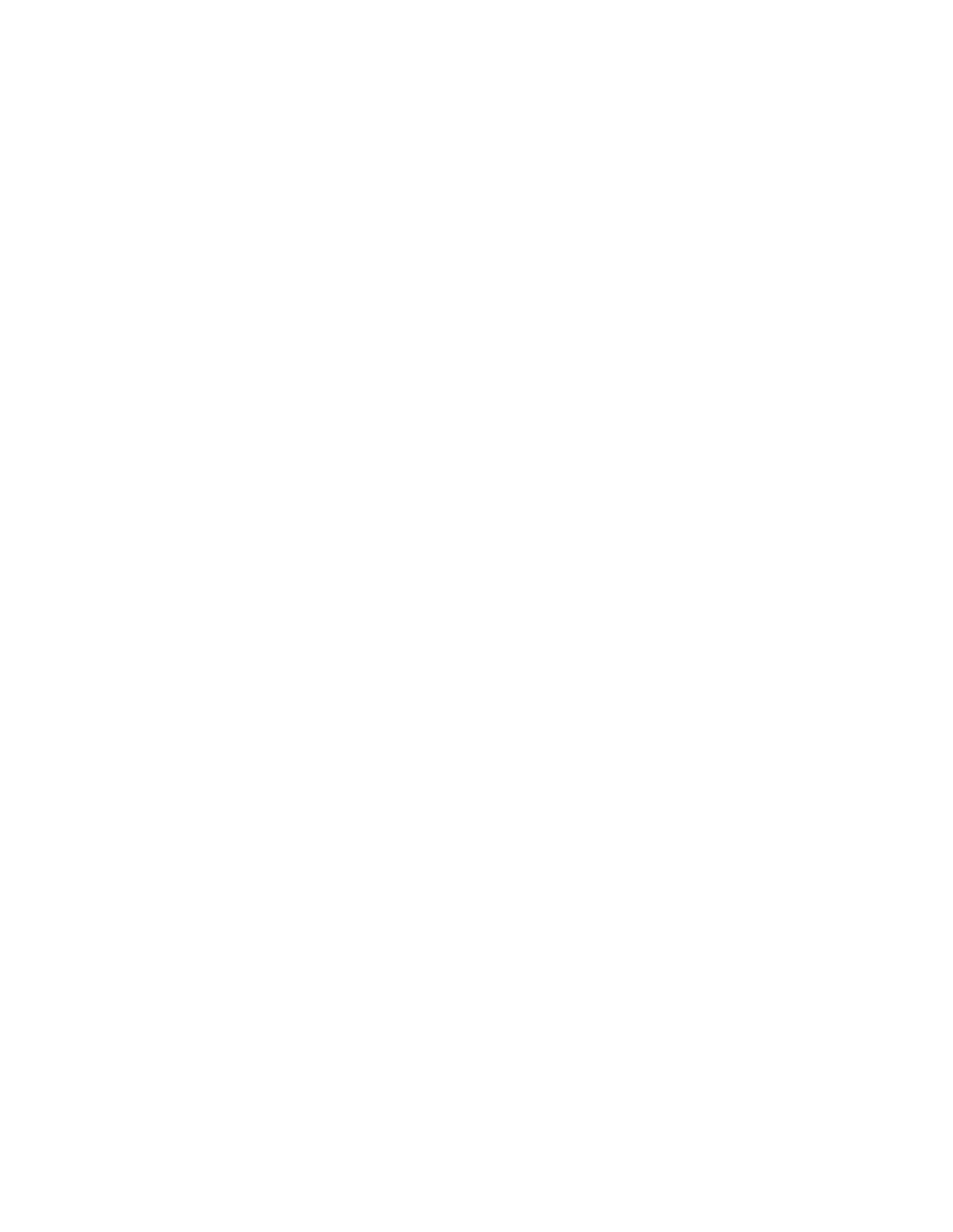| I SUBJECT:   | <b>INTERNAL AUDIT PLAN 2021/22</b> |
|--------------|------------------------------------|
| I REPORT BY: | <b>TOWN CLERK</b>                  |

### 1. Recommendations

1.1 Members are asked to approve the proposed Internal Audit work plan for the 2021/22 financial year.

### 2. Background

2.1 Attached at Appendix 1 is a proposed Internal Audit plan for work to be carried out during the 2021/22 financial year. This has been prepared following discussions between the Town Clerk and the Internal Auditor, with an assessment of audit risk.

### 3. Financial, Legal, Equality, Risk and Environmental Issues

3.1 None.

| None.                                   |
|-----------------------------------------|
| <b>Alan Mellor</b>                      |
| Tel: 01636 684801                       |
| <b>Email: alan.mellor@newark.gov.uk</b> |
|                                         |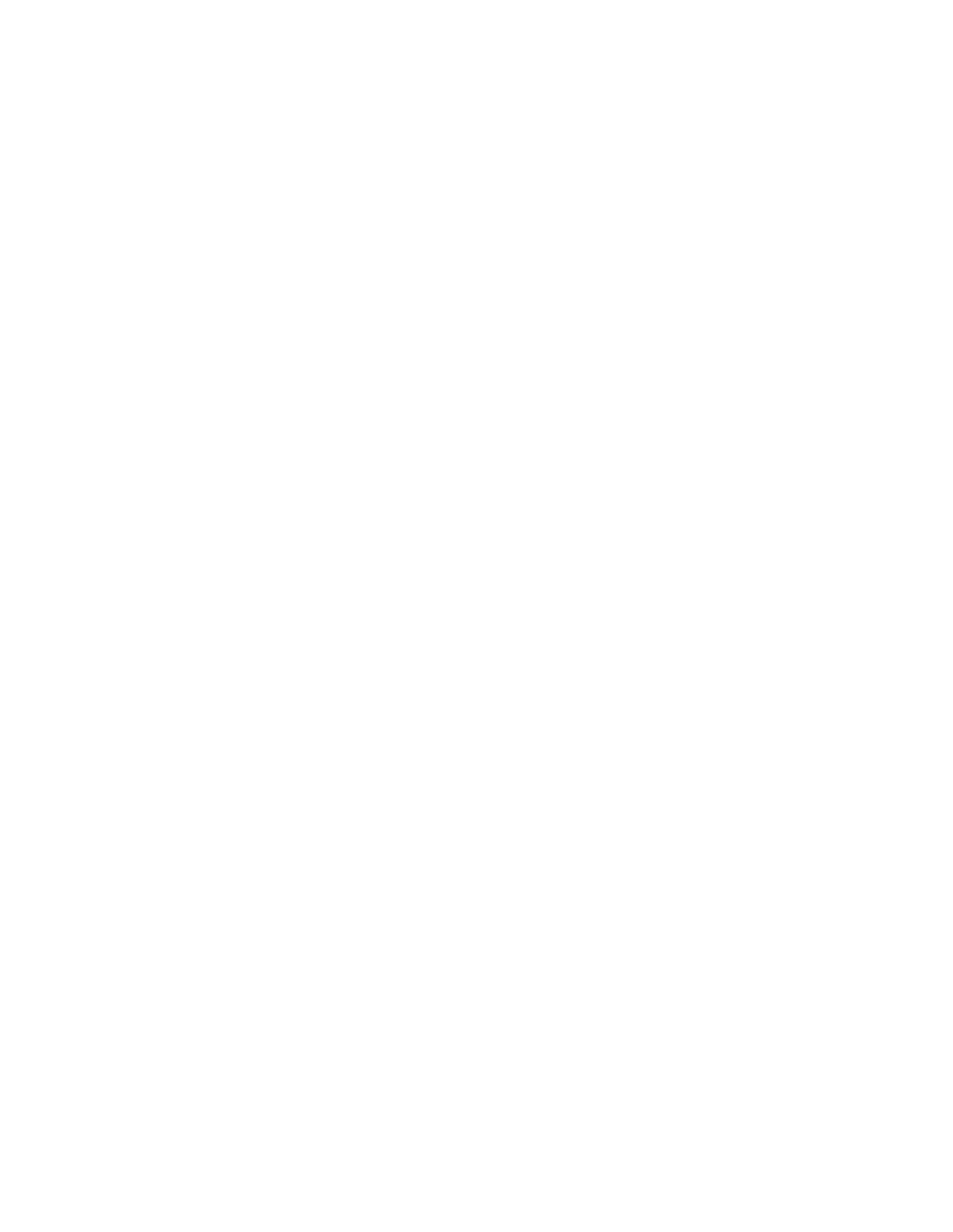# INTERNAL AUDIT PROGRAMME FOR FINANCIAL YEAR 2021-2022

|  | No of days |
|--|------------|
|--|------------|

|                                       |           |               | Sept/Oct 2021 Jan/Feb 2022 |
|---------------------------------------|-----------|---------------|----------------------------|
| <b>Budgetary Controls</b>             | 1 day     |               | 1.0                        |
| <b>Financial Planning</b>             | 2 days    | 2.0           |                            |
| <b>Markets</b>                        | 1 day     | 1.0           |                            |
| Payroll - Processing                  | 1 day     |               | 1.0                        |
| Payroll - Furlough Staff & Claim      | 1 day     | 1.0           |                            |
| Payroll - Leavers                     | $0.5$ day |               | 0.5                        |
| Income - Cemetery/Allotments          | 1 day     |               | 1.0                        |
| Investments                           | $0.5$ day |               | 0.5                        |
| Main Accounting System/VAT            | $0.5$ day | 0.5           |                            |
| <b>VAT</b>                            | $0.5$ day | 0.5           |                            |
| <b>Risk Management</b>                | 1 day     |               | 1.0                        |
| <b>IT Systems</b>                     | 1 day     | 1.0           |                            |
| <b>Creditors</b>                      | 1 day     | 1.0           |                            |
| Security/Data Protection              | $0.5$ day | 0.5           |                            |
| <b>Bank Reconciliations</b>           | $0.5$ day |               | 0.5                        |
| <b>Petty Cash</b>                     | $0.5$ day |               | 0.5                        |
| <b>Fixed Assets</b>                   | 1 day     |               | 1.0                        |
| Doris Bainbridge Trust Fund           | $0.5$ day |               | 0.5                        |
| <b>TOTAL NO. OF AUDIT DAYS</b>        |           | 7.5           | 7.50                       |
| <b>Report production and approval</b> |           | 0.5           | 0.5                        |
| <b>TOTAL No OF DAYS</b>               |           | <b>8 DAYS</b> | 8 DAYS                     |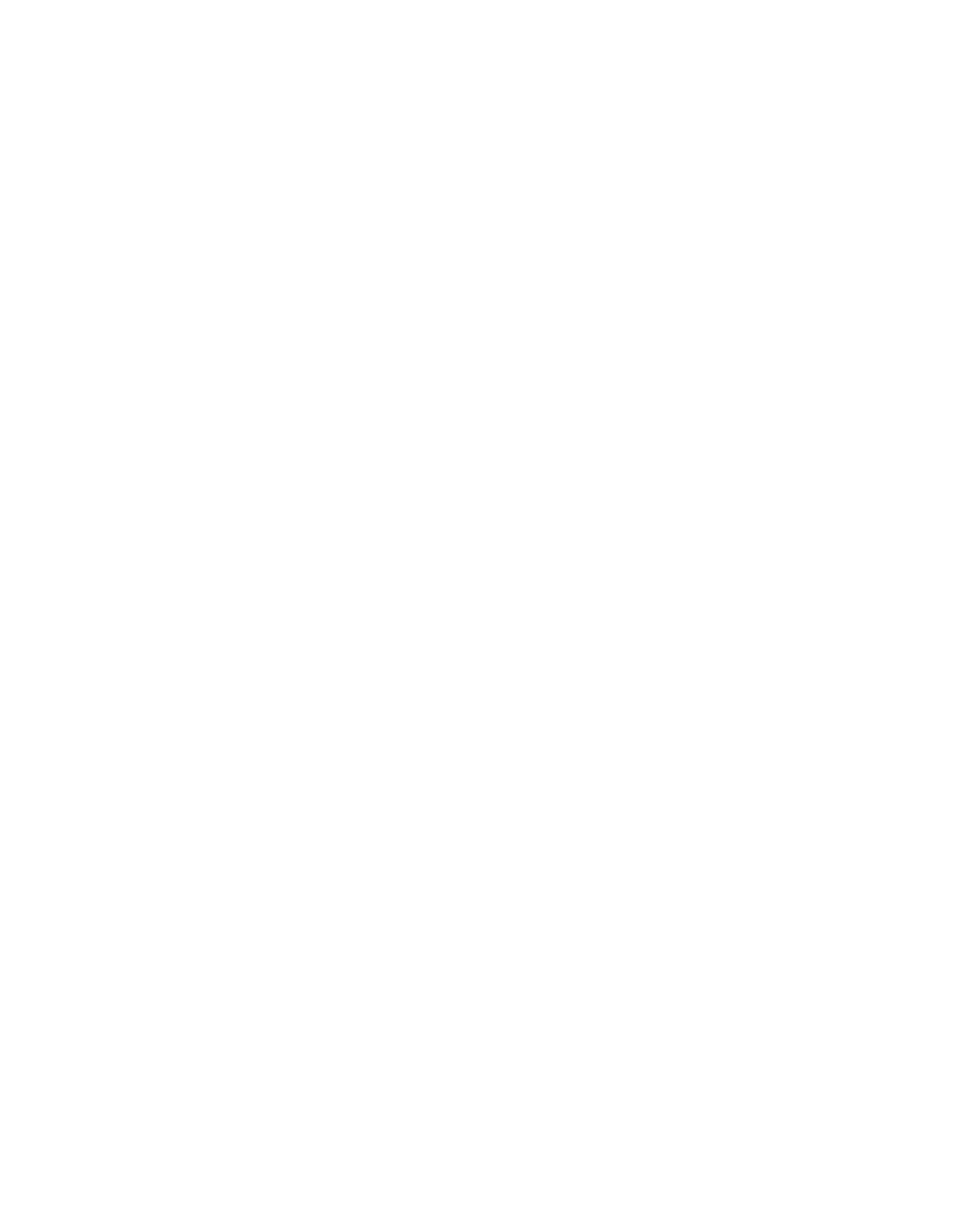### TOWN COUNCIL

| <b>SUBJECT:</b>   | <b>ALLOTMENT RENTS REVIEW</b> |
|-------------------|-------------------------------|
| <b>REPORT BY:</b> | <b>DEPUTY TOWN CLERK</b>      |

#### 1. Recommendations

1.1. Members consider a review of Allotment Fees & Charges as set out below to take effect from 1st October 2022.

#### 2. Allotment Rents

- 2.1 Allotment fees are reviewed annually; any proposed increase in the charges set must be notified in writing to allotment holders not less than 365 days from the date of such an increase. Allotment tenancies run from 1<sup>st</sup> October each year, to coincide with the growing season, and the next price change is due to be effective in October 2021, therefore a review is now due.
- 2.2 The rent due to be implemented in October 2021 is 15.49p per square metre, and the annual cost of an average plot (300 sq. metres) is therefore £46.47; this is a 4% increase on charges for 2020 following the decision of the Town Council in July 2020.

Comparisons have been made with current rents charged for a 300m² plot at neighbouring Councils, and these are set out below:

| <b>Balderton</b>   | £48.38 No increase since last year   |
|--------------------|--------------------------------------|
| <b>Newark Town</b> | £45.47 4% increase since last year   |
| Stamford           | £54.00 £10 increase since last year  |
| Gedling B. C.      | £120.00 21%increase since last year  |
| Ashfield D.C.      | £58.92 6% increase since last year   |
| Mansfield D. C.    | £45.00 2.5% increase since last year |

2.3 The average cost per plot of the above rents sample, is £61.96 which is higher than the Town Council's current charges.

The Town Council is therefore charging under the 'market' rent when compared to nearby Councils. I would suggest therefore that Members consider an increase at or above the current rate of inflation to keep the charges at least in line with the current rents levied by nearby Councils. The current average rent equates to a charge of £0.87p per week.

The National Statistics Office quotes an RPI inflation rate of 2.1% for the 12 months prior to this July.

I would suggest that in considering future rents Members should consider an increase of 3%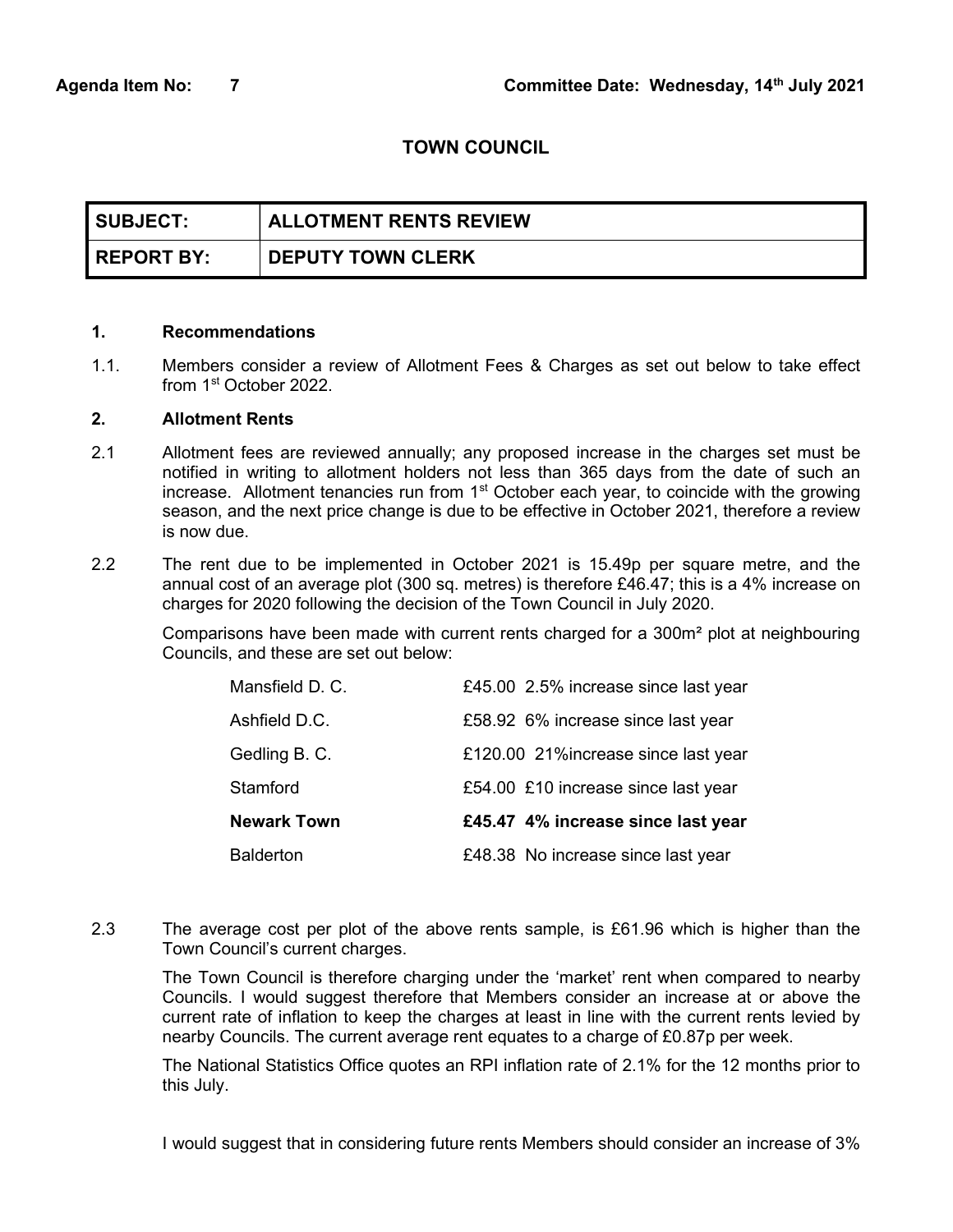as being the minimum level.

The table below sets out a range of possible % increases together with the resulting annual charge.

| Proposed<br>percentage<br>increase | m2                 | Proposed price per Proposed cost of 300m2<br>plot |
|------------------------------------|--------------------|---------------------------------------------------|
| 3%                                 | 15.95p             | £47.86 per annum                                  |
| 4%                                 | 16.11 <sub>p</sub> | £48.32 per annum                                  |
| 5%                                 | 16.26p             | £48.79 per annum                                  |

It is suggested that the agreed percentage price increase should also be applied to rotavator hire and associated fees.

2.4 There are currently 67 people waiting for an allotment, 19 more than this time last year, which suggests that demand is slightly higher than supply. It is not felt that the current level of rent charges is a disincentive to potential new allotment holders and therefore the possible increases identified above will not significantly impact on the level of demand.

### 3. Financial, Legal, Equality, Risk & Environmental Issues

3.1 A price increase above the rate of inflation will maintain or slightly increase the income from allotment rents in real terms. To put this into perspective an increase of 5% will deliver £294 of additional income per annum, based on last years' actual income of £5,888.

| <b>Background Papers:</b> | <b>None</b>                              |
|---------------------------|------------------------------------------|
| Lead Officer:             | <b>James Radley Tel: 01636 684803</b>    |
|                           | <b>Email: james.radley@newark.gov.uk</b> |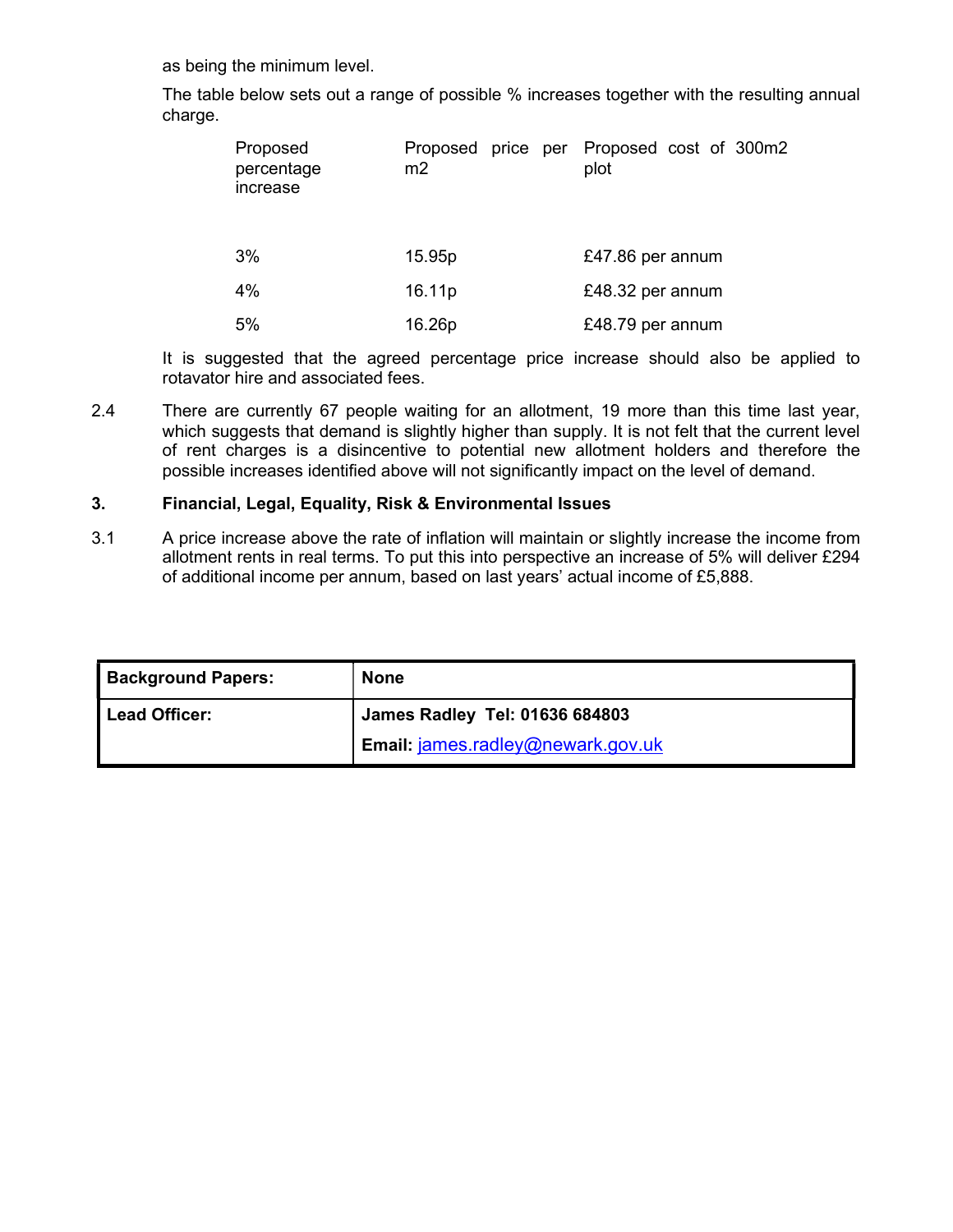| <b>I SUBJECT:</b>   | <b>CLIMATE CHANGE WORKING GROUP</b> |
|---------------------|-------------------------------------|
| <b>I REPORT BY:</b> | <b>TOWN CLERK</b>                   |

### 1. Recommendation

- 1.1 Members are asked to consider:
	- (i) The appointment of individual Members to the Climate Change Working Group for the 2021/22 civic year.

### 2. Background

- 2.1 At the meeting of the Full Town Council in September 2019 a motion was debated on the issue of Climate Change. The Finance & General Purposes Committee subsequently established a Working Group to take this initiative forward.
- 2.2 The current membership of the Working Group was agreed at a meeting of this Committee on 14<sup>th</sup> October 2020 as follows:

Conservative Group (2 positions) – Cllrs D Lloyd & J Lee

Labour (1 position) – Cllr J Olson

Un Aligned Independents (1 position) – Cllr T Mathias

Greens (1 position) – Cllr J Henderson

In addition to the above the Town Council's Standing Orders provide for the Chairman of this Committee to be a member of this Working Group on an 'exofficio' basis.

2.3 Since then the political groupings within the Town Council have changed - there are now three Groups; Conservative, Alliance & Labour.

Further, the outcome of the recent by-election in the Devon Ward has altered the overall political balance, which is now:

- (i) Conservative Group 8 Members
- (ii) Alliance Group 6 Members
- (iii) Labour Group 4 Members
- 2.4 It is custom and practice that positions on all of the Town Council's Committees and Working Groups are allocated in accordance with 'Political Balance', this means that the 5 positions for the Climate Change Working Group should be as follows:
	- (i) Conservative Group 2 Members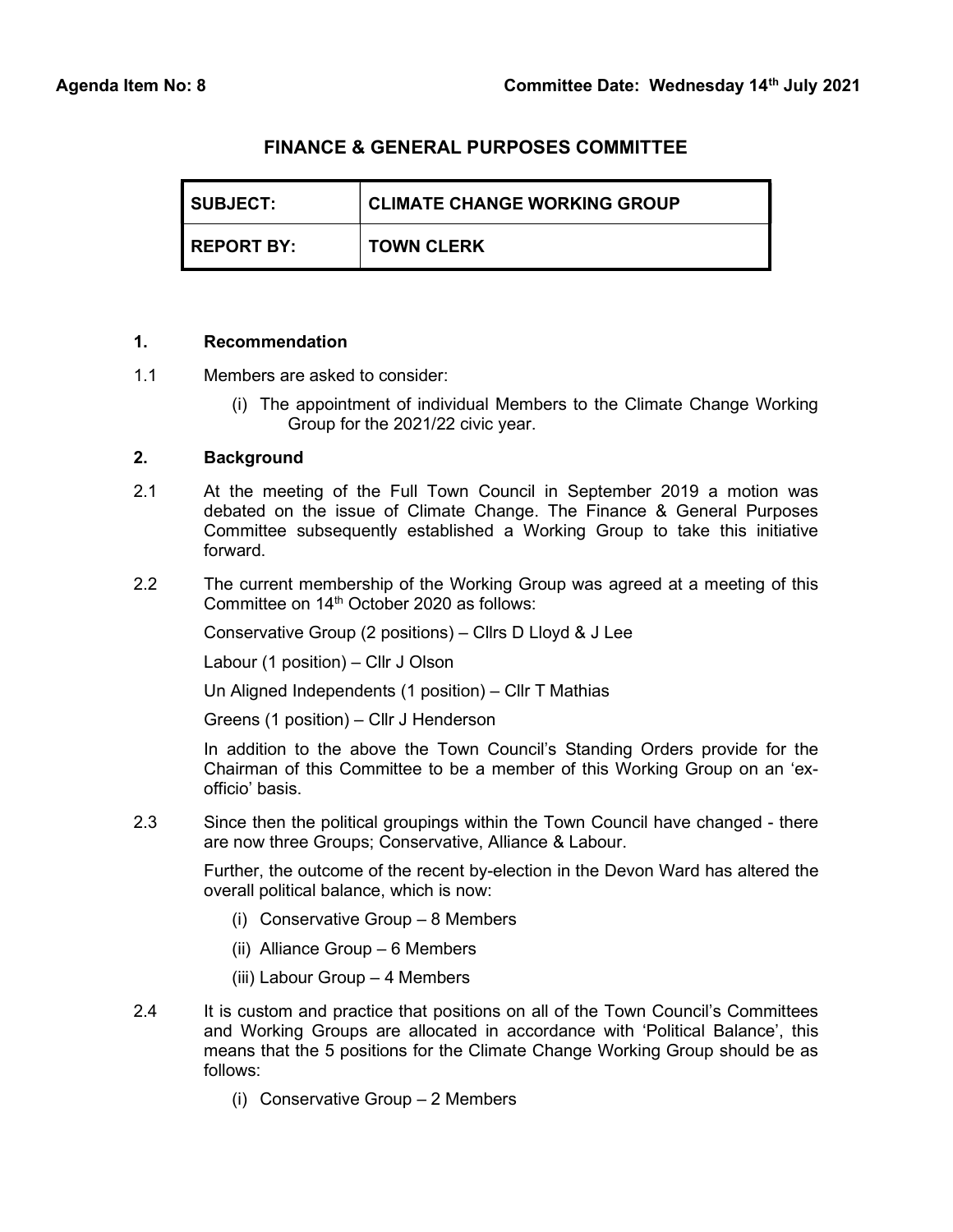- (ii) Alliance Group 2 Members
- (iii) Labour Group 1 Member

Plus the Chairman of this Committee is a member of this Working Group on an 'ex-officio' basis.

2.5 Members are invited to review the membership of this Working Group for the current civic year.

### 3. Financial, Legal, Equality, Risk & Environmental Issues

3.1 None

| <b>Background Papers:</b> | None                             |
|---------------------------|----------------------------------|
| <b>Lead Officer:</b>      | <b>Alan Mellor</b>               |
|                           | Tel: 01636 680333                |
|                           | Email: Alan.mellor@newark.gov.uk |